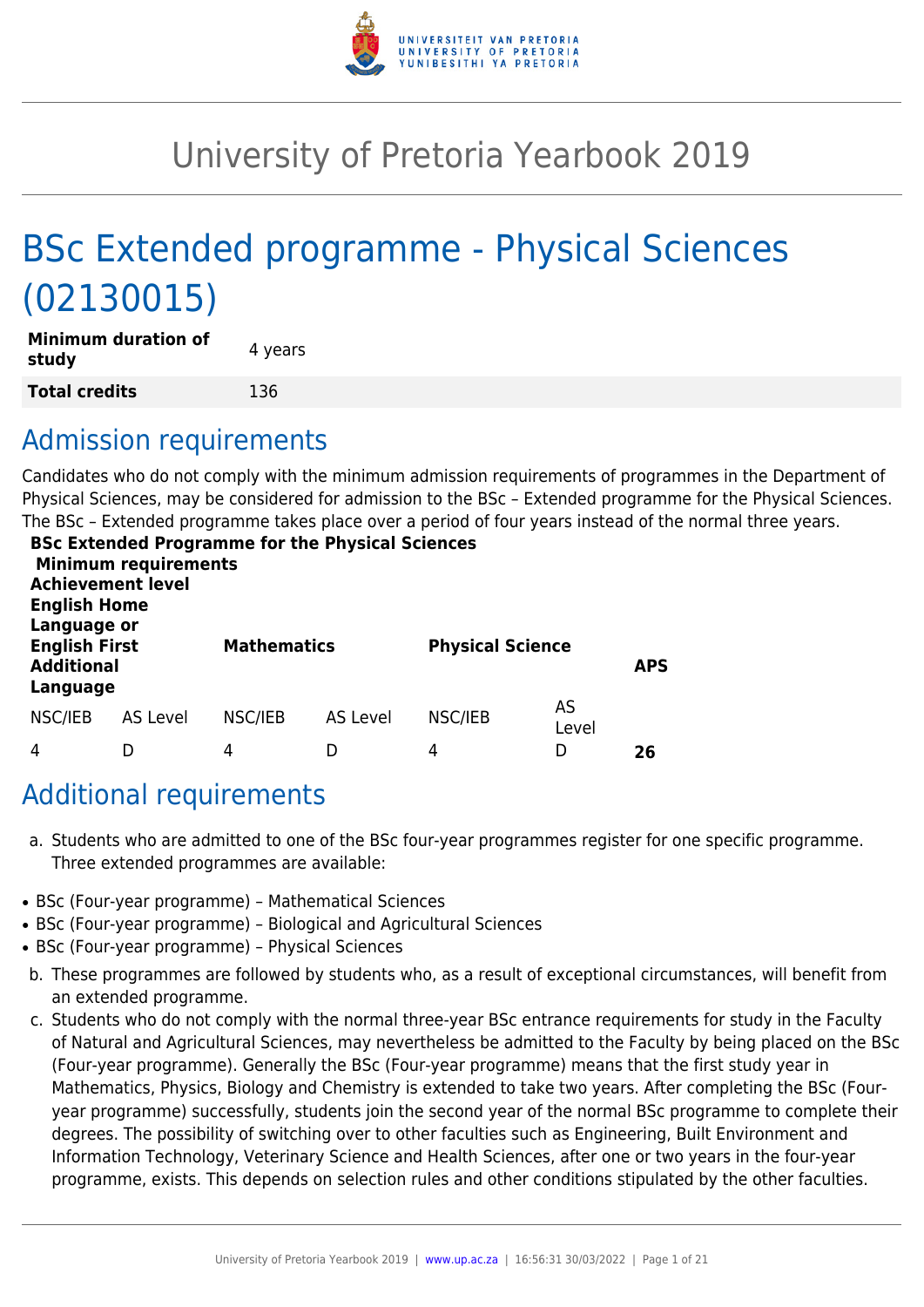

- d. Students who wish to follow one of the BSc four-year programmes will be subjected to an Institutional Proficiency Test and will be considered for admission by the Admissions Committee. Information in this regard is available at the Client Services Centre.
- e. Applications for admission to the BSc (Four-year programme) should be submitted before 30 September each year. Details are obtainable from the Student Administration at the Faculty of Natural and Agricultural Sciences.
- f. The rules and regulations applicable to the normal study programmes apply mutatis mutandis to the BSc (Four-year programme), with exceptions as indicated in the regulations pertaining to the BSc (Four-year programme). For instance, students placed in the BSc (Four-year programme) must have a National Senior Certificate with admission for degree purposes.
- g. An admissions committee considers applications for the BSc (Four-year programme) annually. Regarding subject choices, admitted students are individually placed on the BSc (Four-year programme) according to their prospective field of study. Students may NOT change this placement without the permission of the Chairperson of the admissions committee.

# Other programme-specific information

The Dean may, on the recommendation of the programme manager, approve deviations with regard to the composition of the study programme.

Please note: Where elective modules are not specified, these may be chosen from any modules appearing in the list of modules.

It remains the student's responsibility to acertain, prior to registration, whether they comply with the prerequisites of the modules they want to register for.

The prerequisites are listed in the alphabetical list of modules.

# Promotion to next study year

# **Academic promotion requirements**

It is expected of students who register for the first year of the BSc (Four-year programme) to pass all the prescribed modules of the first year.

It is expected of students accepted into the BSc (Four-year programme) to finish a complete corresponding BSc first year within the two years of enrolment in the BSc (Four-year programme). Students who do not show progress during the first semester of the first year will be referred to the Admissions Committee of the Faculty.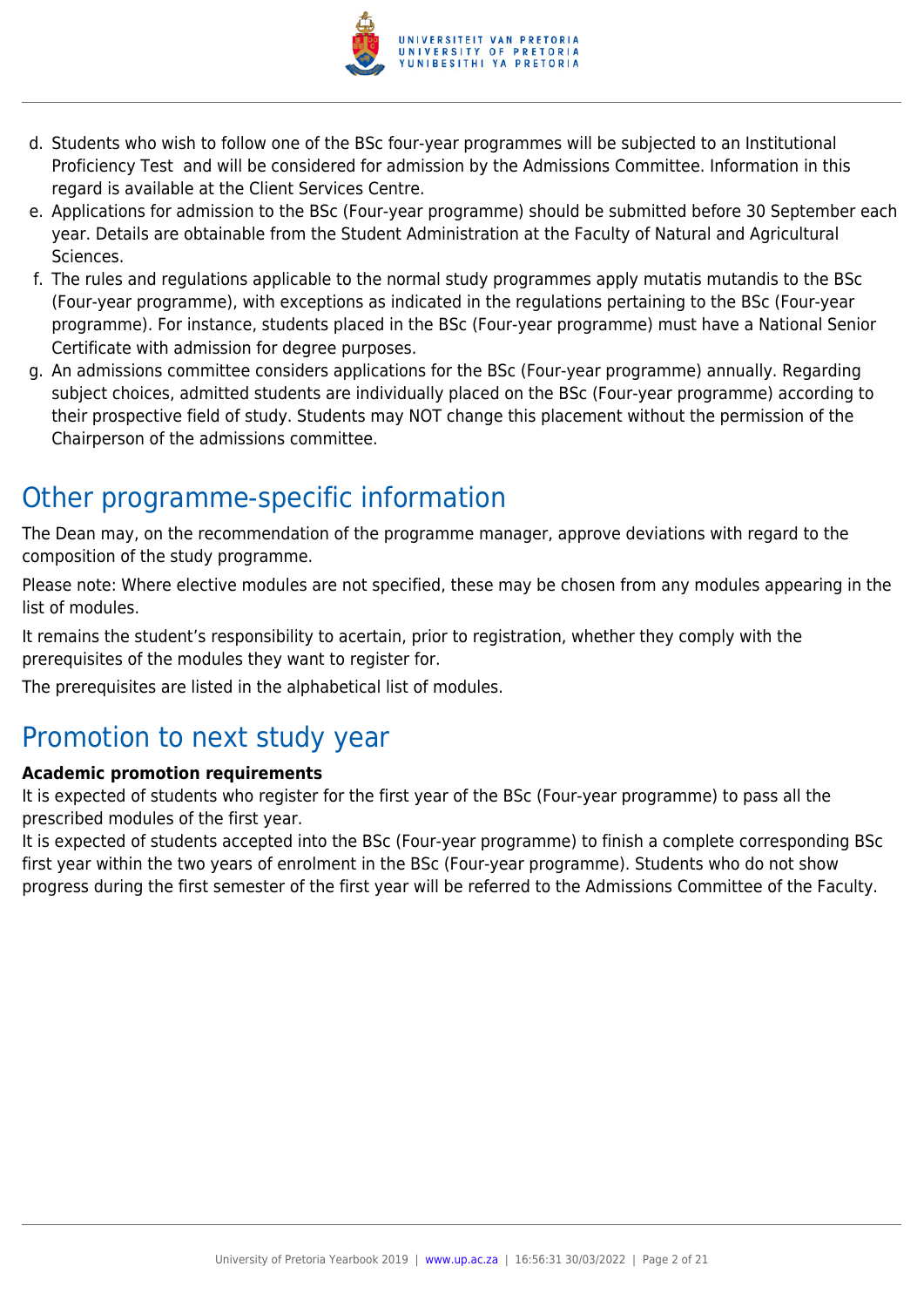

# Curriculum: Year 1

#### **Minimum credits: 88**

#### **Minimum credits:**

Fundamental  $= 24$ 

 $Core = 48$ 

 $F$ lective  $= 16$ 

#### **Additional information:**

Students register for either one of the following elective combinations

- First semester MLB 133 and second semester MLB 143
- First semester WST 133 and second semester WST 143

#### **NB Students may register for an extended module only once.**

# **Fundamental modules**

### **Academic information management 111 (AIM 111)**

| <b>Module credits</b>         | 4.00                                                                                                                                                                                                                                                                                                                          |
|-------------------------------|-------------------------------------------------------------------------------------------------------------------------------------------------------------------------------------------------------------------------------------------------------------------------------------------------------------------------------|
| <b>Service modules</b>        | Faculty of Engineering, Built Environment and Information Technology<br><b>Faculty of Education</b><br>Faculty of Economic and Management Sciences<br><b>Faculty of Humanities</b><br>Faculty of Law<br><b>Faculty of Health Sciences</b><br>Faculty of Natural and Agricultural Sciences<br>Faculty of Theology and Religion |
| <b>Prerequisites</b>          | No prerequisites.                                                                                                                                                                                                                                                                                                             |
| <b>Contact time</b>           | 2 lectures per week                                                                                                                                                                                                                                                                                                           |
| Language of tuition           | Module is presented in English                                                                                                                                                                                                                                                                                                |
| <b>Department</b>             | <b>Information Science</b>                                                                                                                                                                                                                                                                                                    |
| <b>Period of presentation</b> | Semester 1                                                                                                                                                                                                                                                                                                                    |

#### **Module content**

Find, evaluate, process, manage and present information resources for academic purposes using appropriate technology.

# **Academic information management 121 (AIM 121)**

**Module credits** 4.00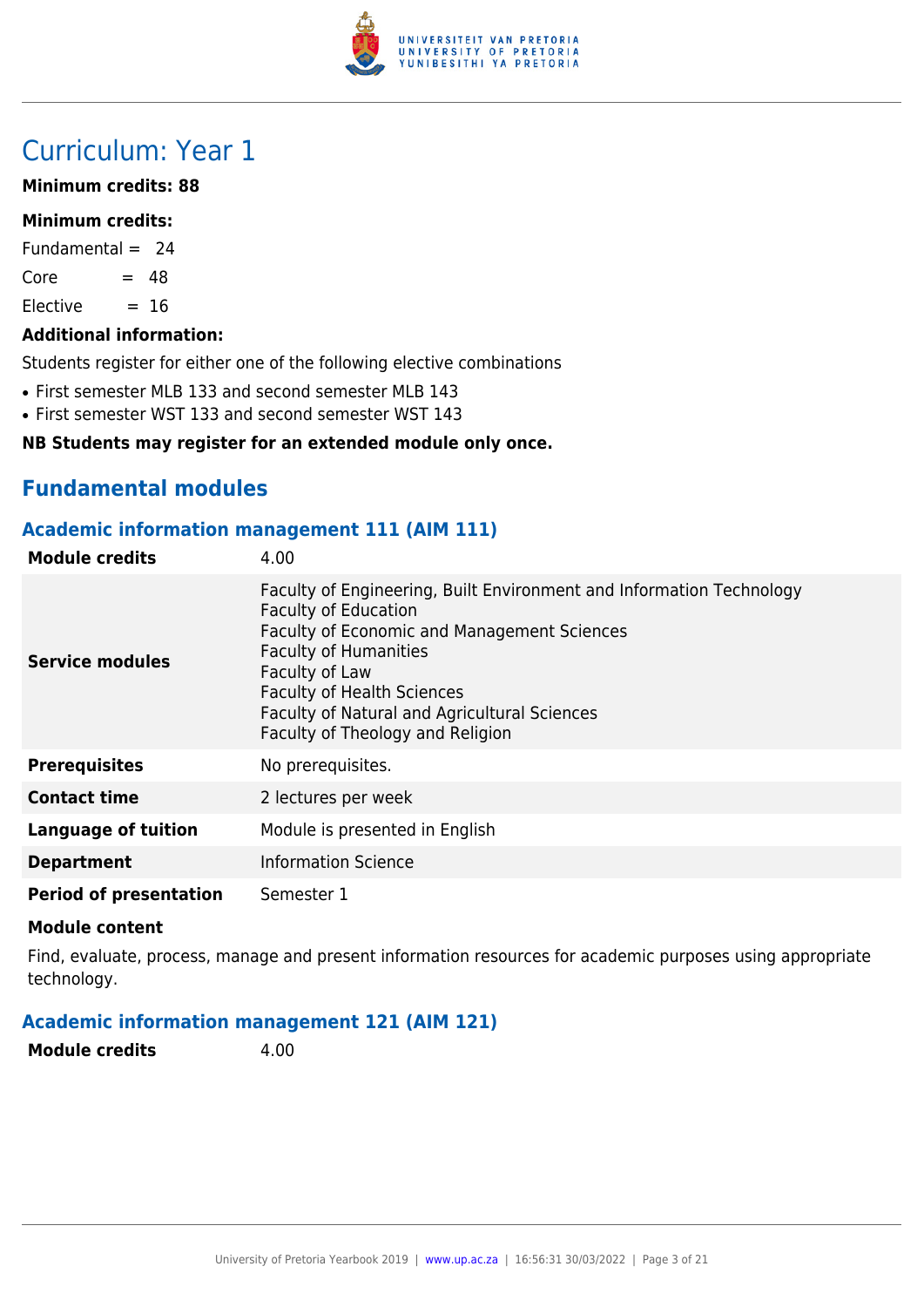

| <b>Service modules</b>        | Faculty of Engineering, Built Environment and Information Technology<br><b>Faculty of Education</b><br><b>Faculty of Economic and Management Sciences</b><br><b>Faculty of Humanities</b><br>Faculty of Law<br><b>Faculty of Health Sciences</b><br>Faculty of Natural and Agricultural Sciences<br>Faculty of Theology and Religion<br><b>Faculty of Veterinary Science</b> |
|-------------------------------|------------------------------------------------------------------------------------------------------------------------------------------------------------------------------------------------------------------------------------------------------------------------------------------------------------------------------------------------------------------------------|
| <b>Prerequisites</b>          | No prerequisites.                                                                                                                                                                                                                                                                                                                                                            |
| <b>Contact time</b>           | 2 lectures per week                                                                                                                                                                                                                                                                                                                                                          |
| <b>Language of tuition</b>    | Module is presented in English                                                                                                                                                                                                                                                                                                                                               |
| <b>Department</b>             | <b>Informatics</b>                                                                                                                                                                                                                                                                                                                                                           |
| <b>Period of presentation</b> | Semester 2                                                                                                                                                                                                                                                                                                                                                                   |

Apply effective search strategies in different technological environments. Demonstrate the ethical and fair use of information resources. Integrate 21st-century communications into the management of academic information.

### **Language, life and study skills 133 (LST 133)**

| <b>Module credits</b>         | 8.00                                                                                                                |
|-------------------------------|---------------------------------------------------------------------------------------------------------------------|
| <b>Service modules</b>        | Faculty of Engineering, Built Environment and Information Technology<br>Faculty of Economic and Management Sciences |
| <b>Prerequisites</b>          | As for BSc Four-year programme and BCom Four-year programme                                                         |
| <b>Contact time</b>           | 4 discussion classes per week, Foundation Course                                                                    |
| <b>Language of tuition</b>    | Module is presented in English                                                                                      |
| <b>Department</b>             | Natural and Agricultural Sciences Deans Office                                                                      |
| <b>Period of presentation</b> | Semester 1                                                                                                          |

#### **Module content**

In this module students use different information and time management strategies, build academic vocabulary, revise basic grammar concepts and dictionary skills, examine learning styles, memory and note-taking techniques, practise academic reading skills and explore basic research and referencing techniques, learn how to use discourse markers and construct definitions, and are introduced to paragraph writing. The work is set in the context of the students' field of study.

#### **Language, life and study skills 143 (LST 143)**

| <b>Module credits</b>  | 8.00                                                                                                                |
|------------------------|---------------------------------------------------------------------------------------------------------------------|
| <b>Service modules</b> | Faculty of Engineering, Built Environment and Information Technology<br>Faculty of Economic and Management Sciences |
| <b>Prerequisites</b>   | LST 133                                                                                                             |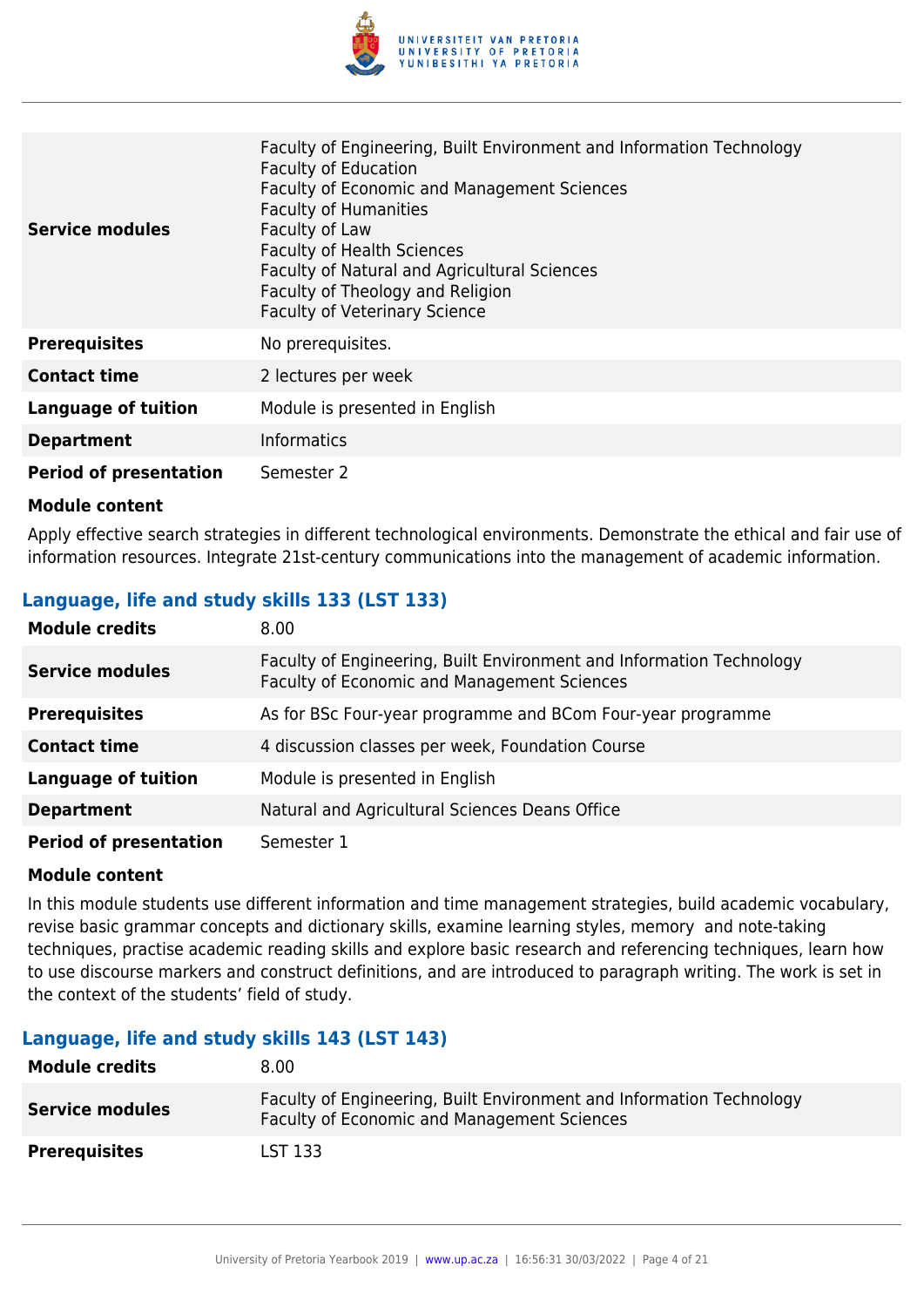

| <b>Contact time</b>           | 4 discussion classes per week, Foundation Course |
|-------------------------------|--------------------------------------------------|
| Language of tuition           | Module is presented in English                   |
| <b>Department</b>             | Natural and Agricultural Sciences Deans Office   |
| <b>Period of presentation</b> | Semester 2                                       |

In this module students learn how to interpret and use visual literacy conventions. Students write more advance paragraphs, and also learn how to structure academic writing, how to refine their use of discourse markers and referencing techniques and how to structure their own academic arguments. Students' writing is expected to be rational, clear and concise. As a final assignment all aspects of the LST 133 and LST 143 modules are combined in a research assignment. In this project, students work in writing teams to produce a chapter on a career and to present an oral presentation of aspects of the chapter. The work is set in the context of the students' field of study.

# **Academic orientation 120 (UPO 120)**

| <b>Module credits</b>         | 0.00                           |
|-------------------------------|--------------------------------|
| Language of tuition           | Module is presented in English |
| <b>Department</b>             | Humanities Deans Office        |
| <b>Period of presentation</b> | Year                           |

# **Core modules**

# **Chemistry 133 (CMY 133)**

| <b>Module credits</b>         | 8.00                                                                                                |
|-------------------------------|-----------------------------------------------------------------------------------------------------|
| <b>Service modules</b>        | Faculty of Engineering, Built Environment and Information Technology<br><b>Faculty of Education</b> |
| <b>Prerequisites</b>          | As for BSc Extended programme                                                                       |
| <b>Contact time</b>           | Foundation Course, Fortnightly practicals, 3 discussion classes per week, 2<br>lectures per week    |
| <b>Language of tuition</b>    | Module is presented in English                                                                      |
| <b>Department</b>             | Chemistry                                                                                           |
| <b>Period of presentation</b> | Semester 1                                                                                          |

#### **Module content**

The field of Chemistry – an overview; Mathematics in Chemistry; atomic theory: historical overview; atoms, molecules and ions; relative atomic mass; electronic structure of atoms; the periodic table; periodicity; chemical bonding.

# **Chemistry 143 (CMY 143)**

**Module credits** 8.00

University of Pretoria Yearbook 2019 | [www.up.ac.za](https://www.google.com/) | 16:56:31 30/03/2022 | Page 5 of 21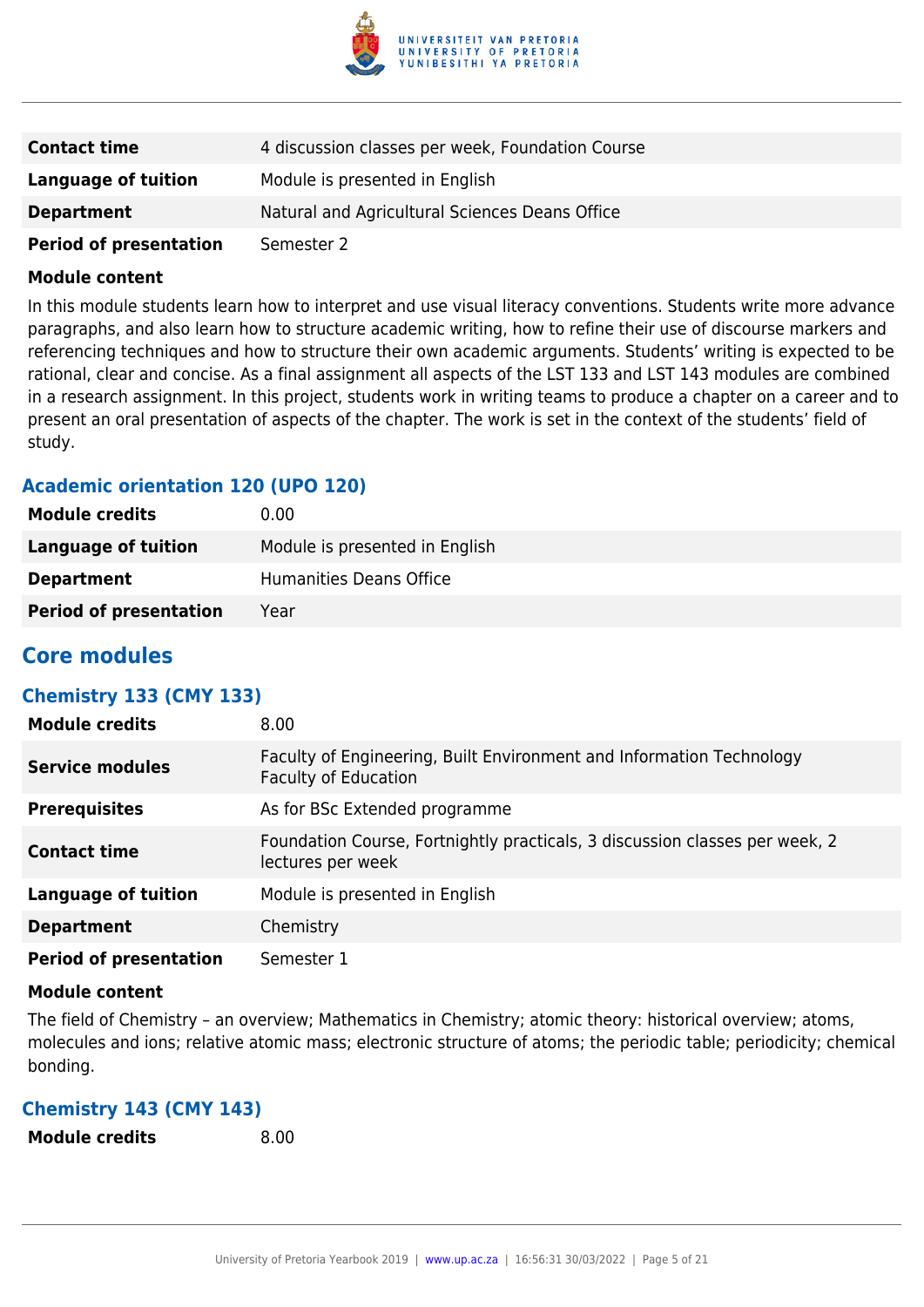

| <b>Service modules</b>        | Faculty of Engineering, Built Environment and Information Technology<br><b>Faculty of Education</b> |
|-------------------------------|-----------------------------------------------------------------------------------------------------|
| <b>Prerequisites</b>          | <b>CMY 133</b>                                                                                      |
| <b>Contact time</b>           | Foundation Course, Fortnightly practicals, 3 discussion classes per week, 2<br>lectures per week    |
| <b>Language of tuition</b>    | Module is presented in English                                                                      |
| <b>Department</b>             | Chemistry                                                                                           |
| <b>Period of presentation</b> | Semester 1                                                                                          |

Bonding and molecular geometry: VSEPR theory; bonding and organic compounds (structural formulas, classification and nomenclature); matter and its properties; mole concept; reaction stoichiometry; reactions in aqueous solutions: precipitation, acid base and redox.

# **Physics 133 (PHY 133)**

| <b>Module credits</b>         | 8.00                                                                                                |
|-------------------------------|-----------------------------------------------------------------------------------------------------|
| <b>Service modules</b>        | Faculty of Engineering, Built Environment and Information Technology<br><b>Faculty of Education</b> |
| <b>Prerequisites</b>          | Admission to the relevant programme.                                                                |
| <b>Contact time</b>           | 2 practicals per week, Foundation Course, 2 discussion classes per week, 2<br>lectures per week     |
| Language of tuition           | Module is presented in English                                                                      |
| <b>Department</b>             | Physics                                                                                             |
| <b>Period of presentation</b> | Semester 1                                                                                          |

#### **Module content**

Heat: temperature and scales, work, energy and heat, calorimetry, specific heat, expansion, heat transfer. Measurements: SI-units, measuring error and uncertainty, (graphs), significant figures, mathematical modelling.One-dimensional kinematics. Geometrical optics: reflection, refraction, dispersion, mirrors, thin lenses.

# **Physics 143 (PHY 143)**

| <b>Module credits</b>         | 8.00                                                                                                |
|-------------------------------|-----------------------------------------------------------------------------------------------------|
| Service modules               | Faculty of Engineering, Built Environment and Information Technology<br><b>Faculty of Education</b> |
| <b>Prerequisites</b>          | <b>PHY 133</b>                                                                                      |
| <b>Contact time</b>           | Foundation Course, 2 practicals per week, 2 discussion classes per week, 2<br>lectures per week     |
| <b>Language of tuition</b>    | Module is presented in English                                                                      |
| <b>Department</b>             | Physics                                                                                             |
| <b>Period of presentation</b> | Semester 2                                                                                          |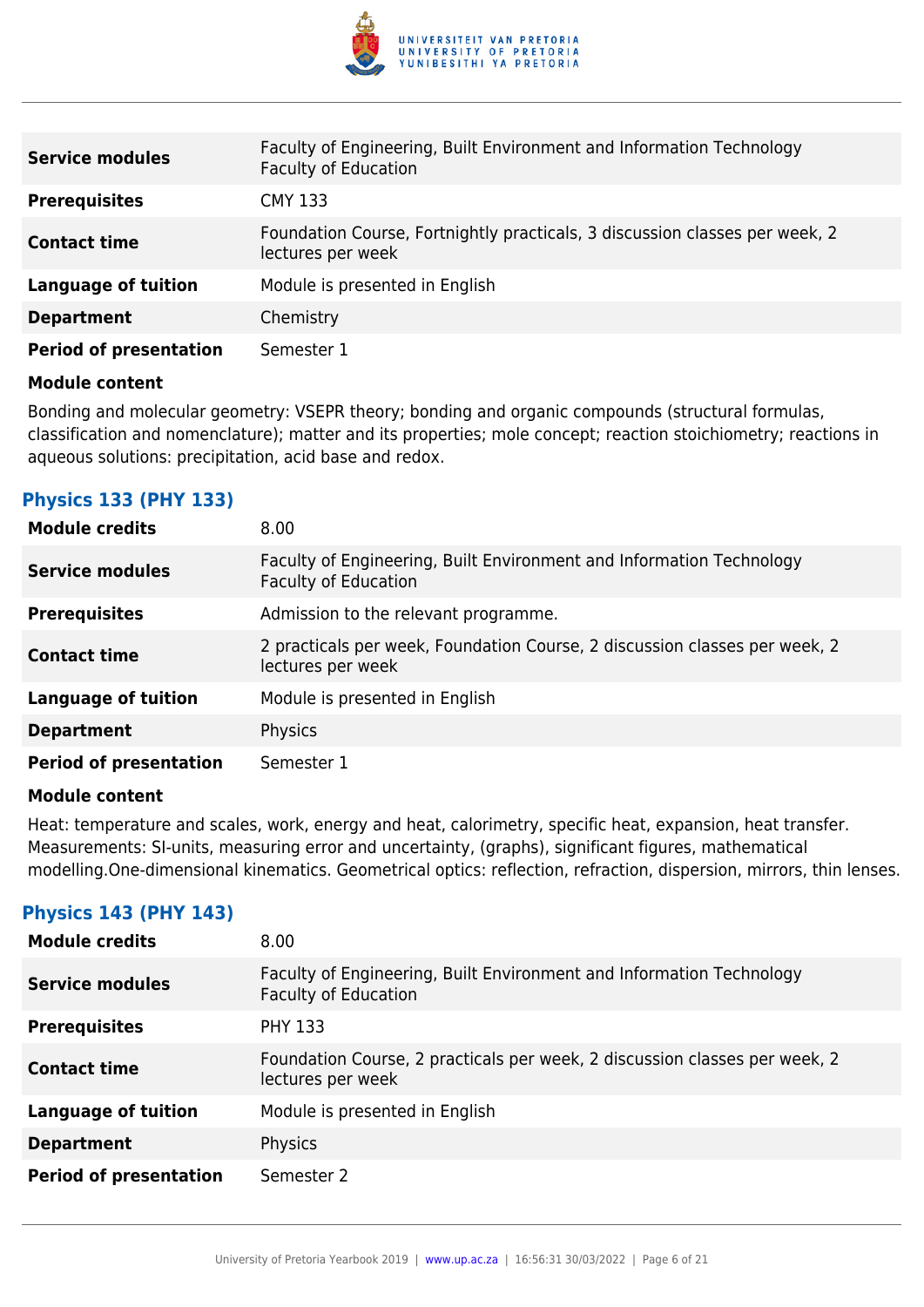

Vectors. Kinematics of a point: relative motion, projectile, circular motion. Dynamics: Newton's laws, friction. Work: point masses, ideal gas law, springs, power. Energy: kinetic energy, potential energy, conservative forces, spring, conservation of mechanical energy. Hydrostatics and dynamics: density, pressure, Archimedes' law, continuity, Bernouli.

### **Precalculus 133 (WTW 133)**

| <b>Module credits</b>         | 8.00                                                                                                                                                                                                                                                       |
|-------------------------------|------------------------------------------------------------------------------------------------------------------------------------------------------------------------------------------------------------------------------------------------------------|
| <b>Service modules</b>        | Faculty of Engineering, Built Environment and Information Technology<br><b>Faculty of Education</b><br>Faculty of Economic and Management Sciences                                                                                                         |
| <b>Prerequisites</b>          | BSc Extended programme - Mathematical Sciences: 60% for Mathematics in<br>Grade 12 Other BSc Extended programmes: 50% for Mathematics Grade 12 BCom<br>Extended programme: 40% for Mathematics in Grade 12 BEd programmes: 50%<br>for Mathematics Grade 12 |
| <b>Contact time</b>           | 1 practical per week, Foundation Course, 3 lectures per week, 1 tutorial per week                                                                                                                                                                          |
| <b>Language of tuition</b>    | Module is presented in English                                                                                                                                                                                                                             |
| <b>Department</b>             | Mathematics and Applied Mathematics                                                                                                                                                                                                                        |
| <b>Period of presentation</b> | Semester 1                                                                                                                                                                                                                                                 |

#### **Module content**

Real numbers, elementary set notation, exponents and radicals. Algebraic expressions, fractional expressions, linear and quadratic equations, inequalities. Coordinate geometry: lines, circles. Functions: definition, notation, piecewise defined functions, domain and range, graphs, transformations of functions, symmetry, even and odd functions, combining functions, one-to-one functions and inverses, polynomial functions and zeros. Sequences, summation notation, arithmetic, geometric sequences, infinite geometric series, annuities and instalments. Degrees and radians, unit circle, trigonometric functions, fundamental identities, trigonometric graphs, trigonometric identities, double-angle, half-angle formulae, trigonometric equations, applications.

This module is offered at the Mamelodi Campus to students from the BSc and BCom Extended programmes. At the Groenkloof Campus it is offered to BEd students.

# **Calculus 143 (WTW 143)**

| <b>Module credits</b>      | 8.00                                                                                                                                                                                                                   |
|----------------------------|------------------------------------------------------------------------------------------------------------------------------------------------------------------------------------------------------------------------|
| <b>Service modules</b>     | Faculty of Engineering, Built Environment and Information Technology<br><b>Faculty of Education</b><br>Faculty of Economic and Management Sciences                                                                     |
| <b>Prerequisites</b>       | BSc Extended programme and BEd programmes: WTW 133 BCom Extended<br>programme: Students with WST 133 concurrently with WTW 143: WTW 133.<br>Students with STK 133 concurrently with WTW 143: at least 65% for WTW 133. |
| <b>Contact time</b>        | 3 lectures per week, Foundation Course, 1 tutorial per week                                                                                                                                                            |
| <b>Language of tuition</b> | Module is presented in English                                                                                                                                                                                         |
| <b>Department</b>          | <b>Mathematics and Applied Mathematics</b>                                                                                                                                                                             |
|                            |                                                                                                                                                                                                                        |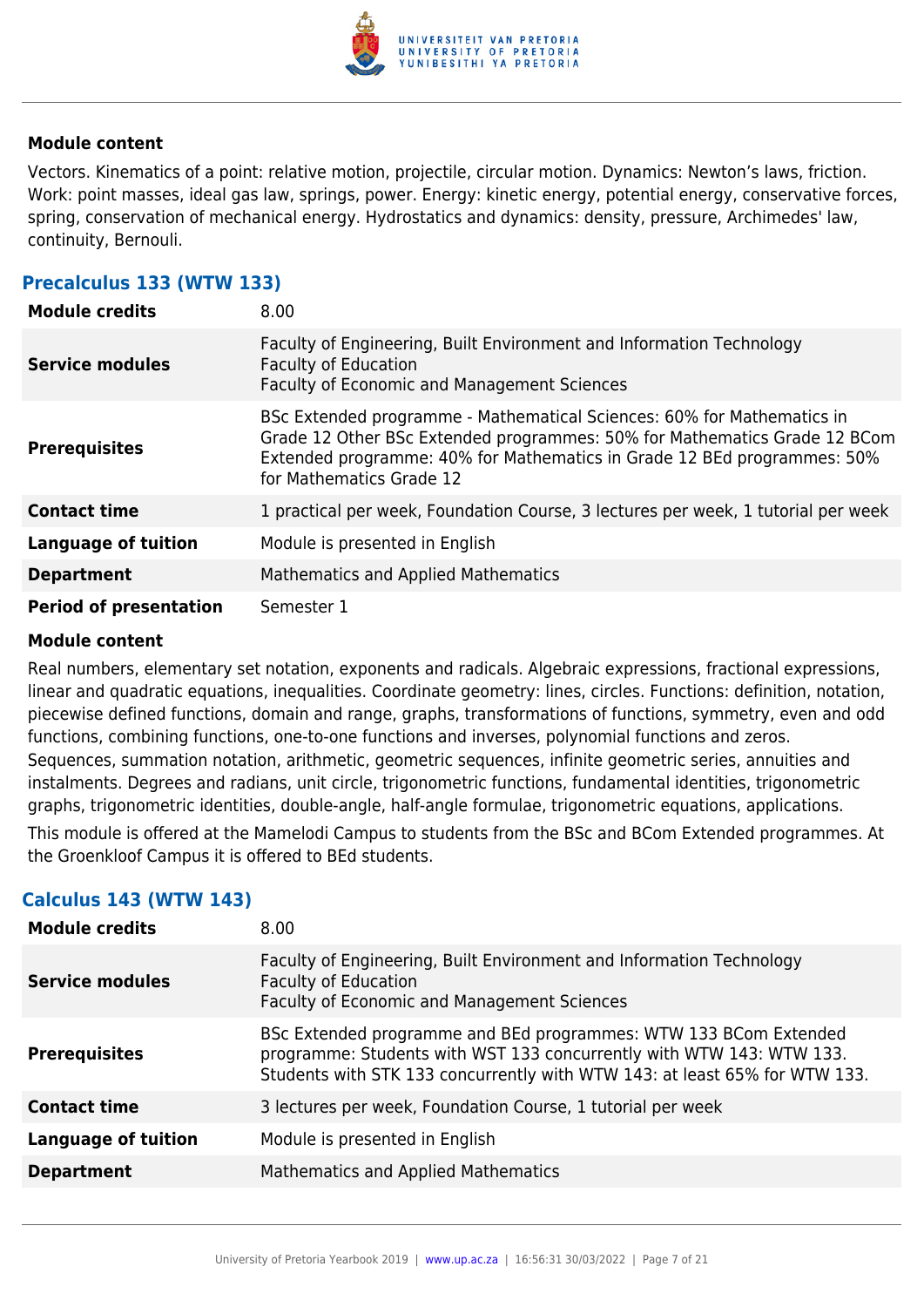

#### **Period of presentation** Semester 2

#### **Module content**

Functions: exponential and logarithmic functions, natural exponential and logarithmic functions, exponential and logarithmic laws, exponential and logarithmic equations, compound interest. Limits: concept of a limit, finding limits numerically and graphically, finding limits algebraically, limit laws without proofs, squeeze theorem without proof, one-sided limits, infinite limits, limits at infinity, vertical, horizontal and slant asymptotes, substitution rule, continuity, laws for continuity without proofs. Differentiation: average and instantaneous change, definition of derivative, differentiation rules without proofs, derivatives of polynomials, chain rule for differentiation, derivatives of trigonometric, exponential and logarithmic functions, applications of differentiation: extreme values, critical numbers, monotone functions, first derivative test, optimisation.

# **Elective modules**

### **Molecular and cell biology 133 (MLB 133)**

| <b>Module credits</b>         | 8.00                                                                                            |
|-------------------------------|-------------------------------------------------------------------------------------------------|
| <b>Service modules</b>        | Faculty of Engineering, Built Environment and Information Technology                            |
| <b>Prerequisites</b>          | Admission to the relevant programme.                                                            |
| <b>Contact time</b>           | 2 practicals per week, 2 lectures per week, Foundation Course, 2 discussion<br>classes per week |
| <b>Language of tuition</b>    | Module is presented in English                                                                  |
| <b>Department</b>             | Department of Plant and Soil Sciences                                                           |
| <b>Period of presentation</b> | Semester 1                                                                                      |

#### **Module content**

The scientific method, the meaning of life, principles of microscopy, introduction to taxonomy and systematics, introductory study of the structure, function and composition of akaryotes, HIV/ Aids, the immune system and other health issues, ecosystems and human interference.

# **Molecular and cell biology 143 (MLB 143)**

| <b>Module credits</b>         | 8.00                                                                                            |
|-------------------------------|-------------------------------------------------------------------------------------------------|
| <b>Service modules</b>        | Faculty of Engineering, Built Environment and Information Technology                            |
| <b>Prerequisites</b>          | <b>MLB 133</b>                                                                                  |
| <b>Contact time</b>           | 2 practicals per week, 2 discussion classes per week, Foundation Course, 2<br>lectures per week |
| <b>Language of tuition</b>    | Module is presented in English                                                                  |
| <b>Department</b>             | Department of Plant and Soil Sciences                                                           |
| <b>Period of presentation</b> | Semester 2                                                                                      |

#### **Module content**

Chemistry of the cell, introduction to the structure, function and composition of prokaryotic and eukaryotic cells, energy and cellular metabolism, photosynthesis.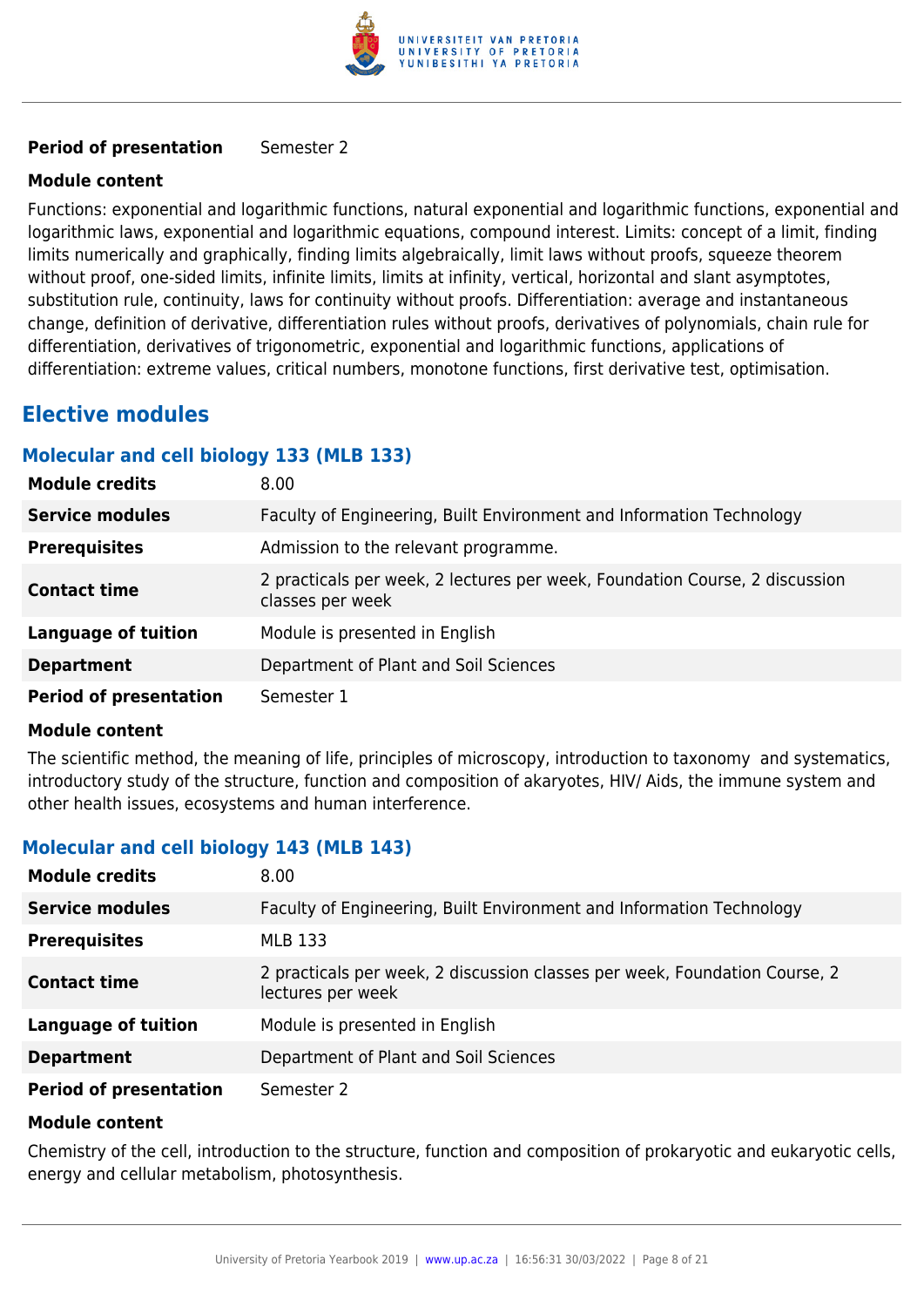

# **Mathematical statistics 133 (WST 133)**

| <b>Module credits</b>         | 8.00                                                                                                                                       |
|-------------------------------|--------------------------------------------------------------------------------------------------------------------------------------------|
| <b>Service modules</b>        | Faculty of Natural and Agricultural Sciences                                                                                               |
| <b>Prerequisites</b>          | At least 4 (50-59%) in Mathematics in the Grade 12 examination; BSc and BCom<br>numeric stream students must be take WTW 133 concurrently. |
| <b>Contact time</b>           | 4 lectures per week, Foundation Course, 1 practical per week, 2 tutorials per<br>week                                                      |
| Language of tuition           | Module is presented in English                                                                                                             |
| <b>Department</b>             | <b>Statistics</b>                                                                                                                          |
| <b>Period of presentation</b> | Semester 1                                                                                                                                 |

#### **Module content**

Descriptive statistics – Univariate:

The role of Statistics, various types of data. Sampling, probability and non-probability sampling techniques and the collection of data. Frequency, relative and cumulative distributions and graphical representations. Additional concepts relating to data processing: sigma notation, factorial notation. Descriptive measures of location,dispersion and symmetry. Exploratory data analysis. Probability:

Introductory probability theory and applications. Set theory and probability laws. Introduction to random variables. Assigning probabilities, probability distributions, expected value and variance in general. Specific discrete probability distributions (Uniform, Binomial). Report writing and presentation. Identification, use, evaluation and interpretation of statistical computer packages and statistical techniques.

# **Mathematical statistics 143 (WST 143)**

| <b>Module credits</b>         | 8.00                                                                                               |
|-------------------------------|----------------------------------------------------------------------------------------------------|
| <b>Service modules</b>        | Faculty of Natural and Agricultural Sciences                                                       |
| <b>Prerequisites</b>          | BSc and BCom numeric students: WST 133 and WTW 133 and must be taken<br>concurrently with WTW 143. |
| <b>Contact time</b>           | 4 lectures per week, 1 practical per week, 2 tutorials per week, Foundation<br>Course              |
| <b>Language of tuition</b>    | Module is presented in English                                                                     |
| <b>Department</b>             | <b>Statistics</b>                                                                                  |
| <b>Period of presentation</b> | Semester 2                                                                                         |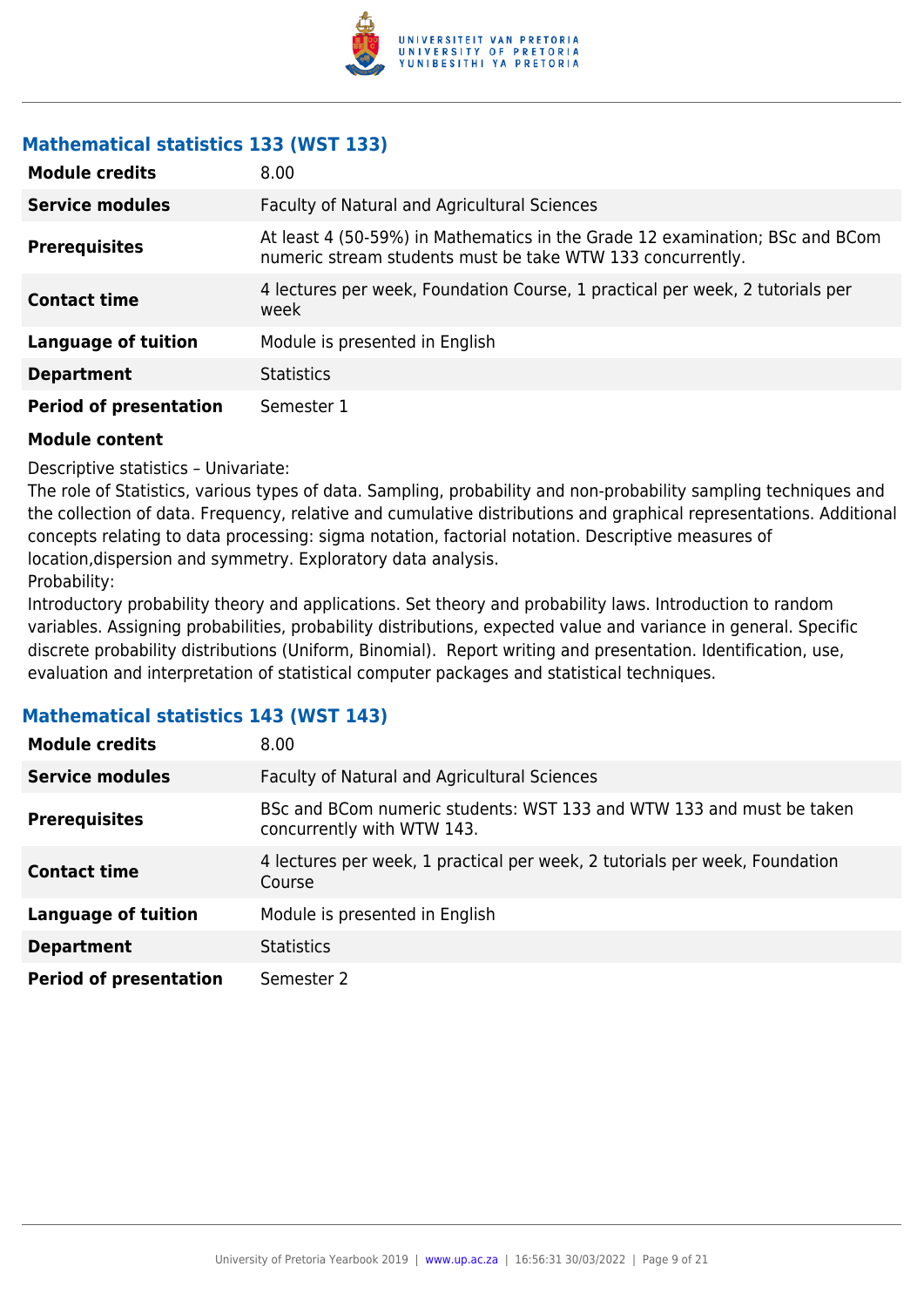

Probability and inference:

Probability theory and theoretical distributions for continuous random variables (Uniform, Normal and t). Sampling distributions (means and proportions). Estimation theory and hypothesis testing of sampling averages and proportions (one- and two-sample cases).

Optimisation techniques with economic applications:

Applications of differentiation in statistic and economic related problems. Integration. Applications of integration in statistic and economic related problems. Systems of equations in equilibrium. The area under a curve and applications of definite integrals in Statistics and Economics. Report writing and presentation. Identification, use, evaluation and interpretation of statistical computer packages and statistical techniques.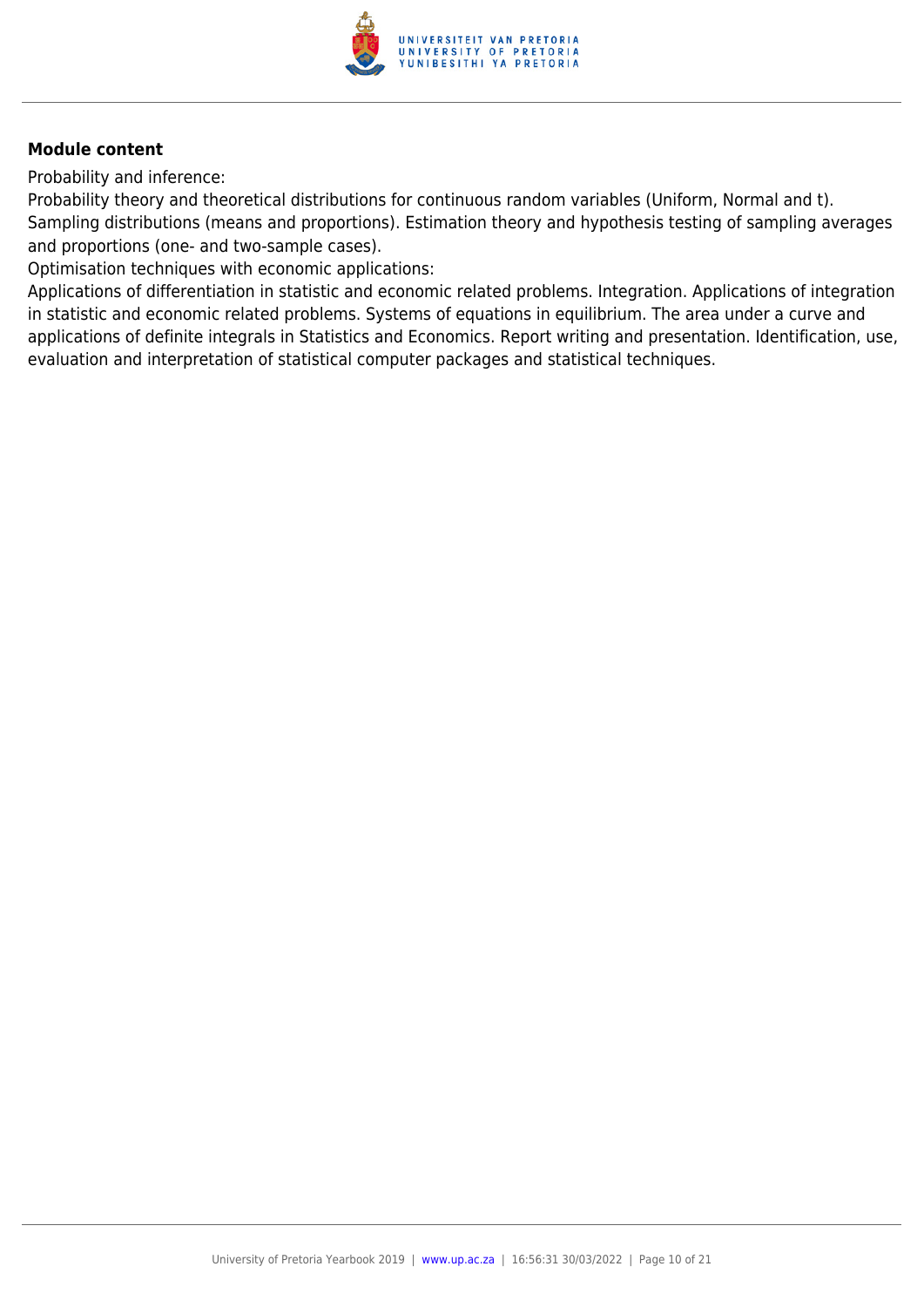

# Curriculum: Year 2

### **Minimum credits: 24**

#### **Minimum credits:**

 $Core = 24$  $E$ lective  $=$  According to BSc programme of choice

**Additional information:**

Students must register for the applicable third-semester modules(second year, first semester) and the secondsemester, modules must be selected from the normal BSc programme of the student's choice.

#### **Equivalent modules:**

Chemistry extended modules: CMY 133, CMY 143 and CMY 154: Equivalent to BSc module CMY 117 Molecular and cell biology extended modules: MLB 133, MLB 143 and MLB 153: Equivalent to BSc module MLB 111

Physics extended modules: PHY 133, PHY 143 and PHY 153: Equivalent to BSc module PHY 114 Mathematics extended modules: WTW 133, WTW 143 and WTW 153: Equivalent to BSc module WTW 114 Mathematical Statistics extended modules: WST 133, WST 143 and WST 153: Equivalent to BSc module WST 111

# **Core modules**

# **Chemistry 154 (CMY 154)**

| <b>Module credits</b>         | 8.00                                                                                                |
|-------------------------------|-----------------------------------------------------------------------------------------------------|
| <b>Service modules</b>        | Faculty of Engineering, Built Environment and Information Technology<br><b>Faculty of Education</b> |
| <b>Prerequisites</b>          | CMY 133 and CMY 143                                                                                 |
| <b>Contact time</b>           | fortnightly practicals, 2 tutorials per week, 3 lectures per week, Foundation<br>Course             |
| <b>Language of tuition</b>    | Module is presented in English                                                                      |
| <b>Department</b>             | Chemistry                                                                                           |
| <b>Period of presentation</b> | Semester 1                                                                                          |

#### **Module content**

Principles of reactivity: energy and chemical reactions. Physical behaviour of gasses, liquids, solids and solutions and the role of intermolecular forces. Rate of reactions: Introduction to Chemical kinetics. Introduction to chemical equilibrium. Introduction to organic chemistry: hybridisation, isomers (structural, geometrical and conformational), additions reactions and reaction mechanisms.

# **Physics 153 (PHY 153)**

| <b>Module credits</b>  | 8.00                                                                 |
|------------------------|----------------------------------------------------------------------|
| <b>Service modules</b> | Faculty of Engineering, Built Environment and Information Technology |
| <b>Prerequisites</b>   | <b>PHY 143</b>                                                       |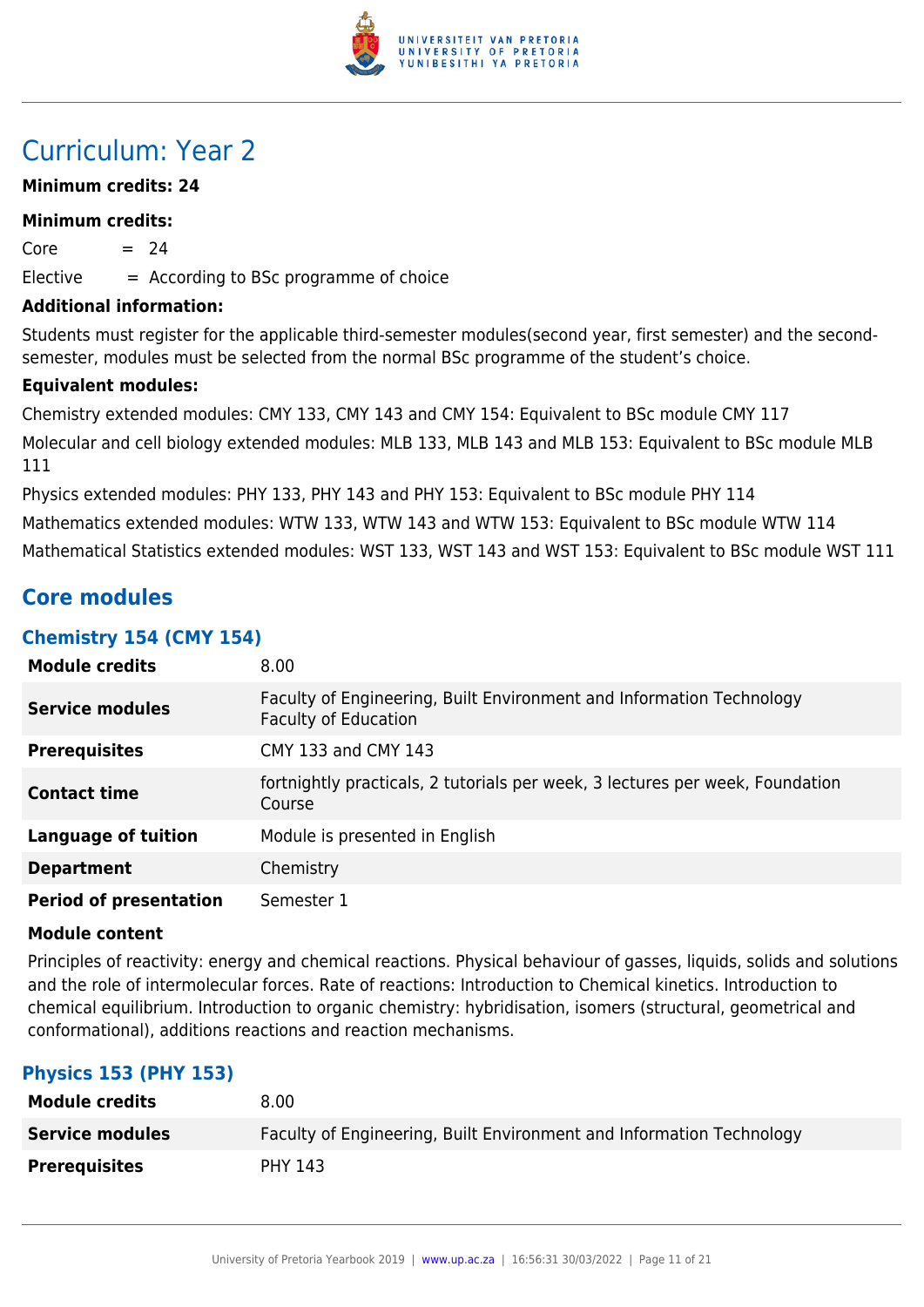

| <b>Contact time</b>           | Foundation Course, 2 practicals per week, 2 discussion classes per week, 3<br>lectures per week |
|-------------------------------|-------------------------------------------------------------------------------------------------|
| Language of tuition           | Module is presented in English                                                                  |
| <b>Department</b>             | <b>Physics</b>                                                                                  |
| <b>Period of presentation</b> | Semester 1                                                                                      |

System of particles: centre of mass, Newton's laws. Rotation: torque, conservation of momentum, impulse and collision, conservation of angular momentum, equilibrium, centre of gravity. Oscillations. Waves: sound, intensity, superposition, interference, standing waves, resonance, beats, Doppler effect. Physical optics: Younginterference, coherence, thin layers, diffraction, gratings, polarisation.

# **Calculus 153 (WTW 153)**

| <b>Module credits</b>         | 8.00                                                                                                                                               |
|-------------------------------|----------------------------------------------------------------------------------------------------------------------------------------------------|
| <b>Service modules</b>        | Faculty of Engineering, Built Environment and Information Technology<br><b>Faculty of Education</b><br>Faculty of Economic and Management Sciences |
| <b>Prerequisites</b>          | <b>WTW 143</b>                                                                                                                                     |
| <b>Contact time</b>           | Foundation Course, 1 tutorial per week, 3 lectures per week                                                                                        |
| <b>Language of tuition</b>    | Module is presented in English                                                                                                                     |
| <b>Department</b>             | <b>Mathematics and Applied Mathematics</b>                                                                                                         |
| <b>Period of presentation</b> | Semester 1                                                                                                                                         |

#### **Module content**

Differential calculus of a single variable with proofs and applications. The mean value theorem, the rule of L'Hospital. Upper and lower sums, definite and indefinite integrals, the Fundamental theorem of Calculus, the mean value theorem for integrals, integration techniques, with some proofs.

# **Elective modules**

#### **Biometry 120 (BME 120)**

| <b>Module credits</b>         | 16.00                                                                                                                                                        |
|-------------------------------|--------------------------------------------------------------------------------------------------------------------------------------------------------------|
| <b>Service modules</b>        | Faculty of Engineering, Built Environment and Information Technology<br>Faculty of Natural and Agricultural Sciences<br><b>Faculty of Veterinary Science</b> |
| <b>Prerequisites</b>          | At least 4 (50-59%) in Mathematics in the Grade 12 examination, or at least 50%<br>in both Statistics 113, 123                                               |
| <b>Contact time</b>           | 1 practical per week, 4 lectures per week                                                                                                                    |
| <b>Language of tuition</b>    | Module is presented in English                                                                                                                               |
| <b>Department</b>             | <b>Statistics</b>                                                                                                                                            |
| <b>Period of presentation</b> | Semester 2                                                                                                                                                   |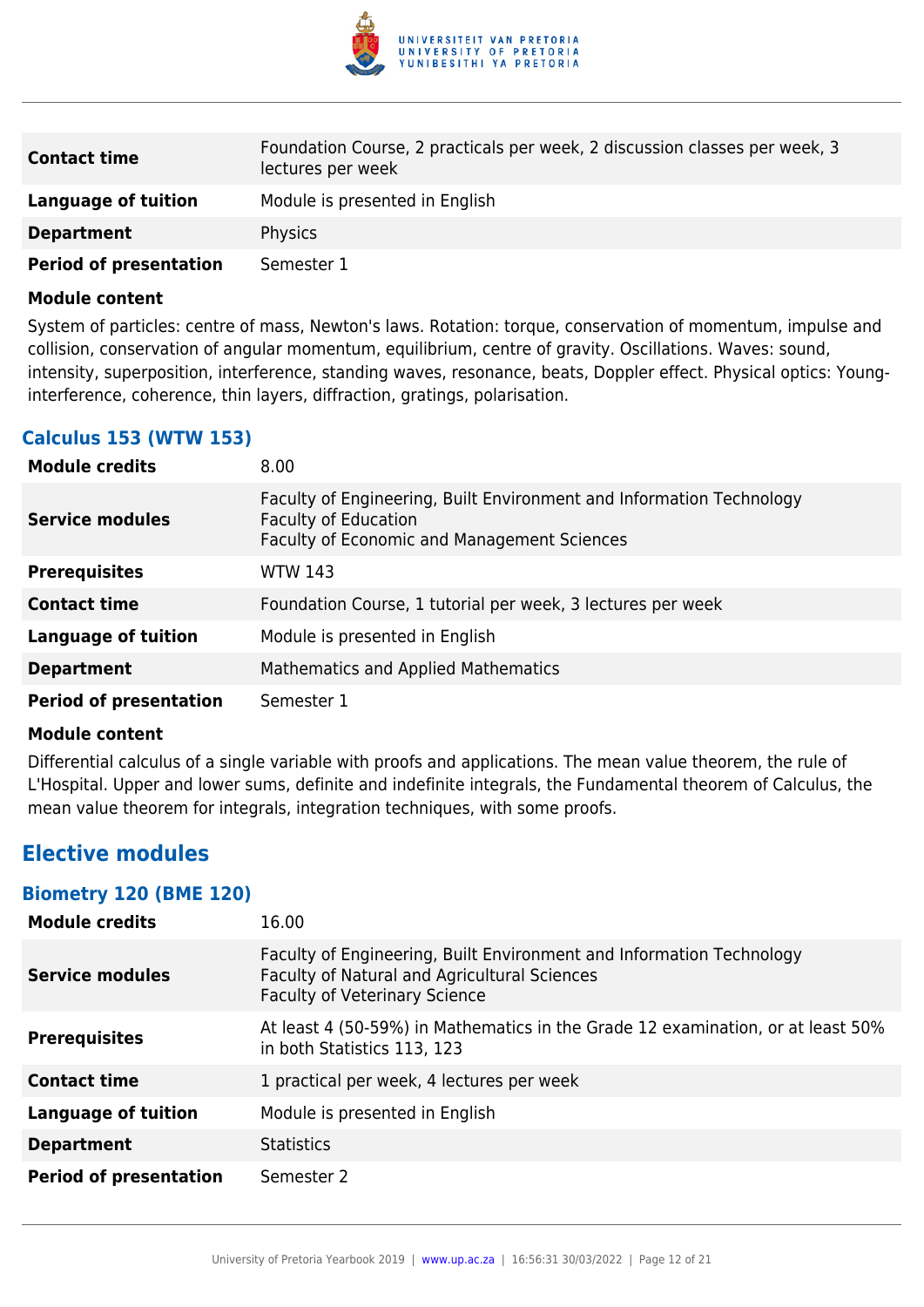

Simple statistical analysis: Data collection and analysis: Samples, tabulation, graphical representation, describing location, spread and skewness. Introductory probability and distribution theory. Sampling distributions and the central limit theorem. Statistical inference: Basic principles, estimation and testing in the one- and two-sample cases (parametric and non-parametric). Introduction to experimental design. One- and twoway designs, randomised blocks. Multiple statistical analysis: Bivariate data sets: Curve fitting (linear and non-linear), growth curves. Statistical inference in the simple regression case. Categorical analysis: Testing goodness of fit and contingency tables. Multiple regression and correlation: Fitting and testing of models. Residual analysis. Computer literacy: Use of computer packages in data analysis and report writing.

# **General chemistry 127 (CMY 127)**

| <b>Module credits</b>         | 16.00                                                                                                                                                                            |
|-------------------------------|----------------------------------------------------------------------------------------------------------------------------------------------------------------------------------|
| <b>Service modules</b>        | Faculty of Engineering, Built Environment and Information Technology<br><b>Faculty of Education</b><br><b>Faculty of Health Sciences</b><br><b>Faculty of Veterinary Science</b> |
| <b>Prerequisites</b>          | Natural and Agricultural Sciences students: CMY 117 GS or CMY 154 GS Health<br>Sciences students: none                                                                           |
| <b>Contact time</b>           | 4 lectures per week, 1 practical per week                                                                                                                                        |
| <b>Language of tuition</b>    | Module is presented in English                                                                                                                                                   |
| <b>Department</b>             | Chemistry                                                                                                                                                                        |
| <b>Period of presentation</b> | Semester 2                                                                                                                                                                       |

#### **Module content**

Theory: General physical-analytical chemistry: Chemical equilibrium, acids and bases, buffers, solubility equilibrium, entropy and free energy, electrochemistry. Organic chemistry: Structure (bonding), nomenclature, isomerism, introductory stereochemistry, introduction to chemical reactions and chemical properties of organic compounds and biological compounds, i.e. carbohydrates and aminoacids. Practical: Molecular structure (model building), synthesis and properties of simple organic compounds.

#### **Introduction to environmental sciences 101 (ENV 101)**

| <b>Module credits</b>         | 8.00                                                                                                                                |
|-------------------------------|-------------------------------------------------------------------------------------------------------------------------------------|
| <b>Service modules</b>        | Faculty of Engineering, Built Environment and Information Technology<br><b>Faculty of Education</b><br><b>Faculty of Humanities</b> |
| <b>Prerequisites</b>          | No prerequisites.                                                                                                                   |
| <b>Contact time</b>           | 3 lectures per week                                                                                                                 |
| <b>Language of tuition</b>    | Module is presented in English                                                                                                      |
| <b>Department</b>             | Geography Geoinformatics and Meteorology                                                                                            |
| <b>Period of presentation</b> | Quarter 1                                                                                                                           |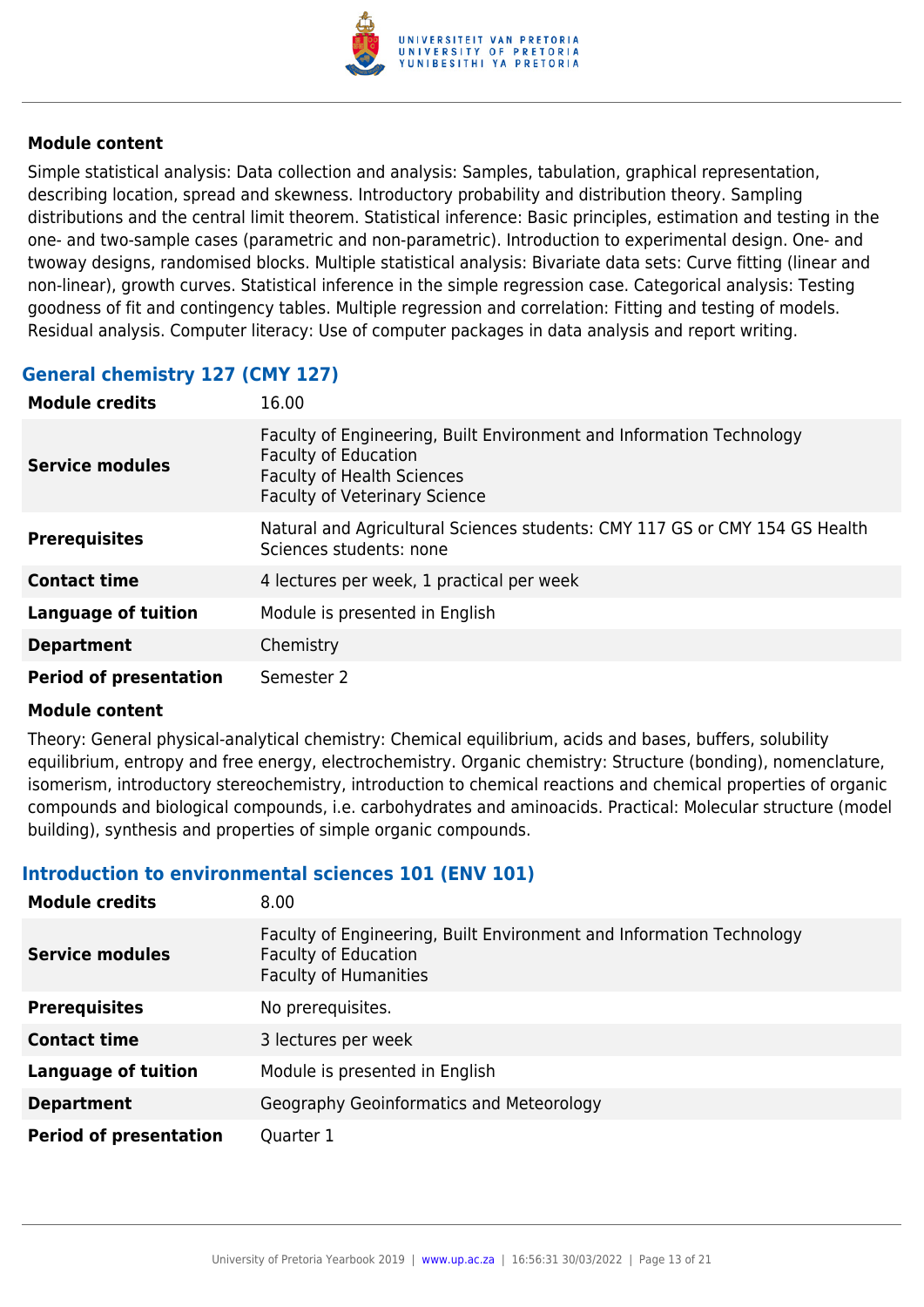

Introducing the basic concepts and interrelationships required to understand the complexity of natural environmental problems, physical and human environment, human induced environmental problems, the ways in which the natural environment affects human society and biodiversity, an introduction to major environmental issues in Southern Africa and sustainable development in the context of environmental issues.

# **Aspects of human geography 156 (GGY 156)**

| <b>Module credits</b>         | 8.00                                                                                                                                                                     |
|-------------------------------|--------------------------------------------------------------------------------------------------------------------------------------------------------------------------|
| <b>Service modules</b>        | Faculty of Engineering, Built Environment and Information Technology<br><b>Faculty of Education</b><br><b>Faculty of Humanities</b><br><b>Faculty of Health Sciences</b> |
| <b>Prerequisites</b>          | No prerequisites.                                                                                                                                                        |
| <b>Contact time</b>           | 3 lectures per week, 1 tutorial per week                                                                                                                                 |
| <b>Language of tuition</b>    | Module is presented in English                                                                                                                                           |
| <b>Department</b>             | Geography Geoinformatics and Meteorology                                                                                                                                 |
| <b>Period of presentation</b> | Quarter 2                                                                                                                                                                |

#### **Module content**

This module begins by fostering an understanding of human geography. Then follows with the political ordering of space; cultural diversity as well as ethnic geography globally and locally; population geography of the world and South Africa: and four economic levels of development. The purpose is to place South Africa in a world setting and to understand the future of the country.

# **Southern African geomorphology 166 (GGY 166)**

| <b>Module credits</b>         | 8.00                                                                                                                                                                     |
|-------------------------------|--------------------------------------------------------------------------------------------------------------------------------------------------------------------------|
| <b>Service modules</b>        | Faculty of Engineering, Built Environment and Information Technology<br><b>Faculty of Education</b><br><b>Faculty of Humanities</b><br><b>Faculty of Health Sciences</b> |
| <b>Prerequisites</b>          | No prerequisites.                                                                                                                                                        |
| <b>Contact time</b>           | 4 lectures per week                                                                                                                                                      |
| <b>Language of tuition</b>    | Module is presented in English                                                                                                                                           |
| <b>Department</b>             | Geography Geoinformatics and Meteorology                                                                                                                                 |
| <b>Period of presentation</b> | Quarter 3                                                                                                                                                                |

#### **Module content**

Investigating southern African landscapes and placing them in a theoretical and global context. The geomorphological evolution of southern Africa. Introduction to the concepts of Geomorphology and its relationships with other physical sciences (e.g. meteorology, climatology, geology, hydrology and biology). The processes and controls of landform and landscape evolution. Tutorial exercises cover basic techniques of geomorphological analysis, and topical issues in Geomorphology.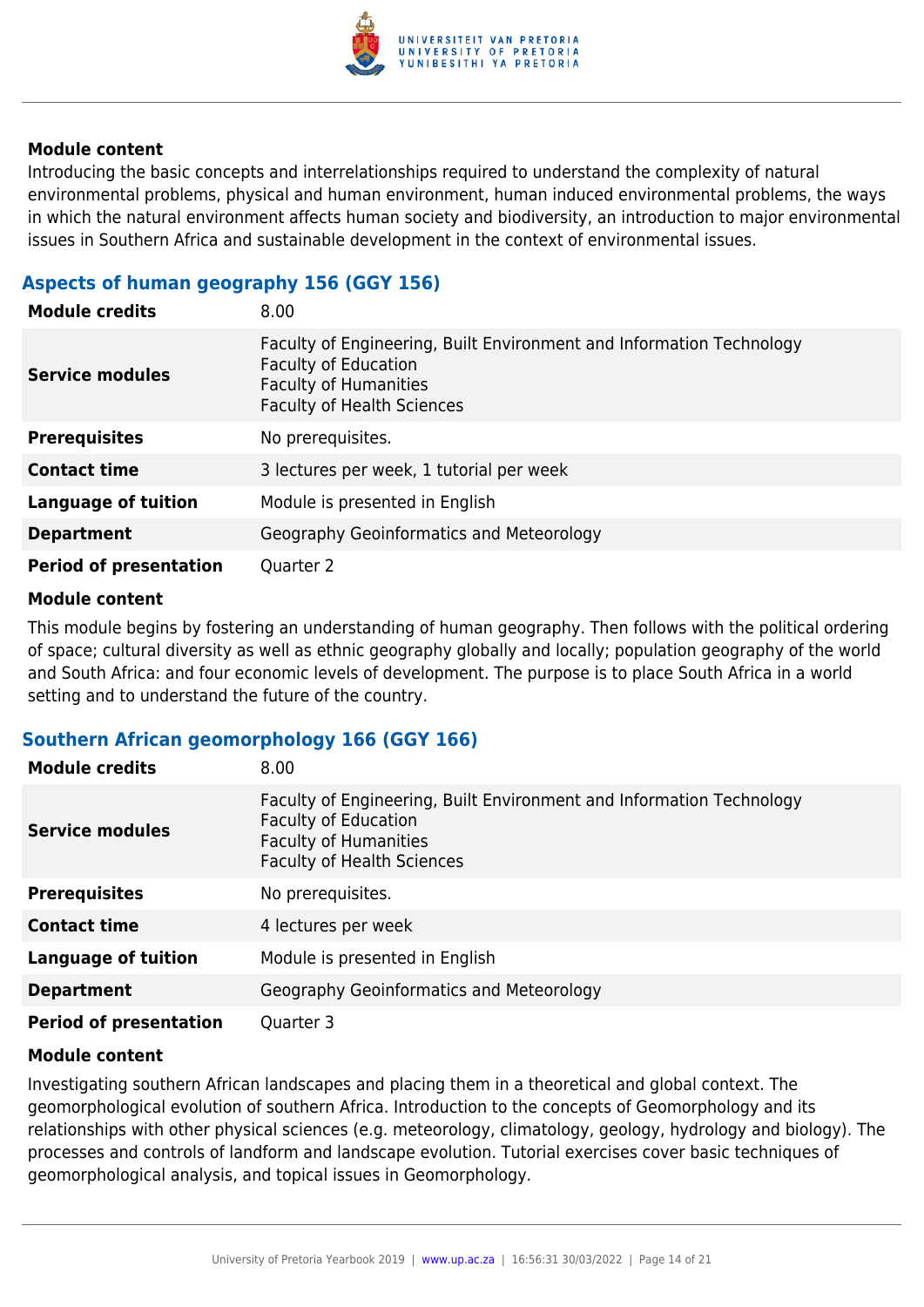

### **Introduction to geology 155 (GLY 155)**

| <b>Module credits</b>         | 16.00                                                                                      |
|-------------------------------|--------------------------------------------------------------------------------------------|
| <b>Service modules</b>        | Faculty of Engineering, Built Environment and Information Technology                       |
| <b>Prerequisites</b>          | A candidate must have passed Mathematics with at least 60% in the Grade 12<br>examination. |
| <b>Contact time</b>           | 1 practical per week, 4 lectures per week                                                  |
| <b>Language of tuition</b>    | Module is presented in English                                                             |
| <b>Department</b>             | Geology                                                                                    |
| <b>Period of presentation</b> | Semester 1                                                                                 |

#### **Module content**

Solar system; structure of solid matter; minerals and rocks; introduction to symmetry and crystallography; important minerals and solid solutions; rock cycle; classification of rocks. External geological processes (gravity, water, wind, sea, ice) and their products (including geomorphology). Internal structure of the earth. The dynamic earth – volcanism, earthquakes, mountain building – the theory of plate tectonics. Geological processes (magmatism, metamorphism, sedimentology, structural geology) in a plate tectonic context. Geological maps and mineral and rock specimens.

# **Earth history 163 (GLY 163)**

| <b>Module credits</b>         | 16.00                                                                                                                                  |
|-------------------------------|----------------------------------------------------------------------------------------------------------------------------------------|
| <b>Prerequisites</b>          | GLY155; a special exemption is given to 2nd-year students registered for degrees<br>in Plant Sciences, Entomology, Ecology and Zoology |
| <b>Contact time</b>           | 1 practical per week, 4 lectures per week                                                                                              |
| <b>Language of tuition</b>    | Module is presented in English                                                                                                         |
| <b>Department</b>             | Geology                                                                                                                                |
| <b>Period of presentation</b> | Semester 2                                                                                                                             |

#### **Module content**

This module will give an overview of earth history, from the Archaean to the present. Important concepts such as the principles of stratigraphy and stratigraphic nomenclature, geological dating and international and South African time scales will be introduced. A brief introduction to the principles of palaeontology will be given, along with short descriptions of major fossil groups, fossil forms, ecology and geological meaning. In the South African context, the major stratigraphic units, intrusions and tectonic/metamorphic events will be detailed, along with related rock types, fossil contents, genesis and economic commodities. Practical work will focus on the interpretation of geological maps and profiles.

#### **Cartography 110 (GMC 110)**

| <b>Module credits</b>  | 10.00                                                                |
|------------------------|----------------------------------------------------------------------|
| <b>Service modules</b> | Faculty of Engineering, Built Environment and Information Technology |
| <b>Prerequisites</b>   | No prerequisites.                                                    |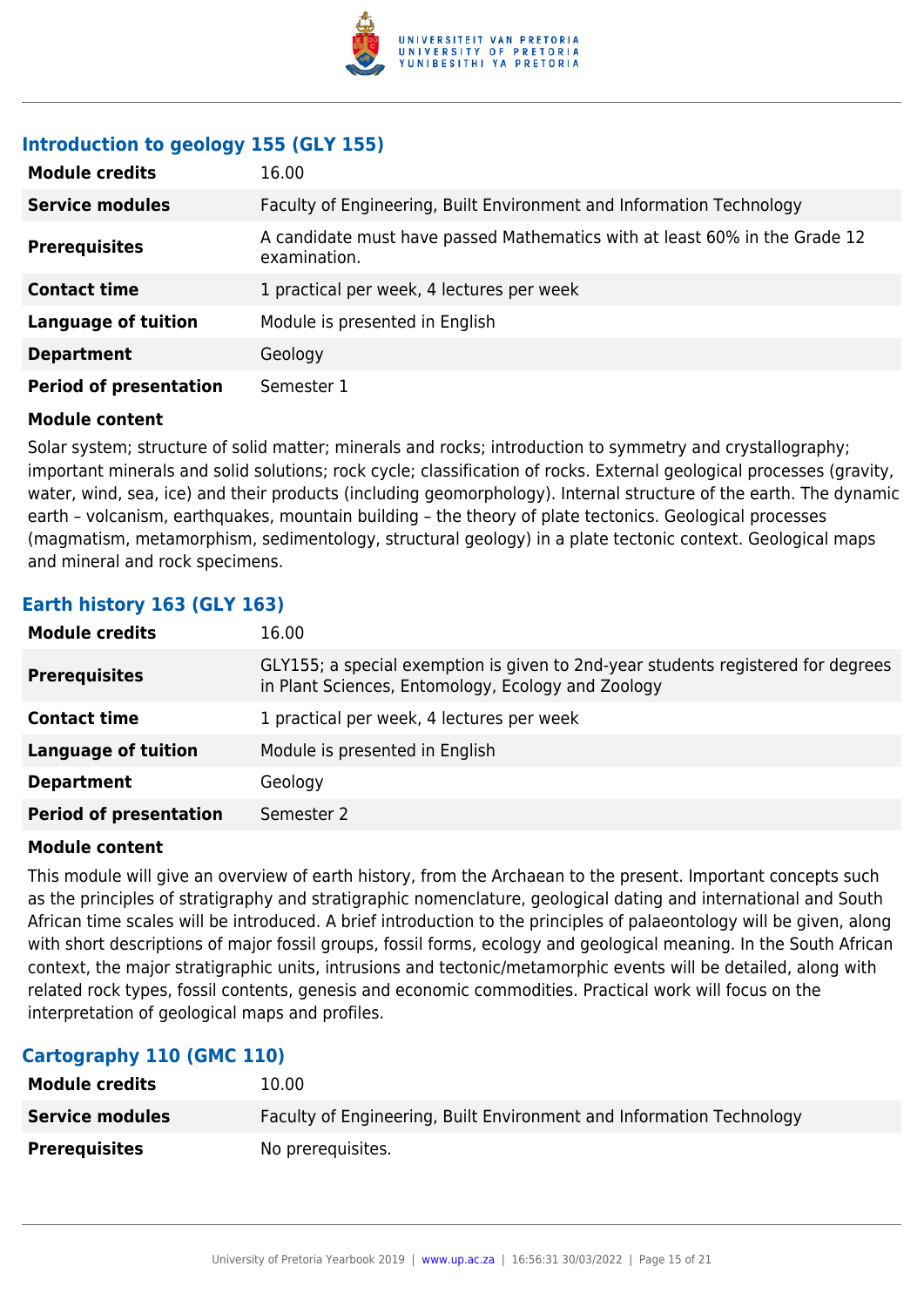

| <b>Contact time</b>           | 3 lectures per week, 1 practical per week |
|-------------------------------|-------------------------------------------|
| Language of tuition           | Module is presented in English            |
| <b>Department</b>             | Geography Geoinformatics and Meteorology  |
| <b>Period of presentation</b> | Semester 2                                |

History, present and future of cartography. Introductory geodesy: shape of the earth, graticule and grids, datum definition, elementary map projection theory, spherical calculations. Representation of geographical data on maps: Cartographic design, cartographic abstraction, levels of measurement and visual variables. Semiotics for cartography: signs, sign systems, map semantics and syntactics, explicit and implicit meaning of maps (map pragmatics).

### **Informatics 112 (INF 112)**

| <b>Module credits</b>         | 10.00                                                                                                                                    |
|-------------------------------|------------------------------------------------------------------------------------------------------------------------------------------|
| <b>Service modules</b>        | Faculty of Engineering, Built Environment and Information Technology<br>Faculty of Natural and Agricultural Sciences                     |
| <b>Prerequisites</b>          | A candidate must have passed Mathematics with at least 4 (50-59%) in the Grade<br>12 examination; or STK 113 60%, STK 123 60% or STK 110 |
| <b>Contact time</b>           | 2 lectures per week                                                                                                                      |
| <b>Language of tuition</b>    | Module is presented in English                                                                                                           |
| <b>Department</b>             | <b>Informatics</b>                                                                                                                       |
| <b>Period of presentation</b> | Semester 2                                                                                                                               |

#### **Module content**

Introduction to information systems, information systems in organisations, hardware: input, processing, output, software: systems and application software, organisation of data and information, telecommunications and networks, the Internet and Intranet. Transaction processing systems, management information systems, decision support systems, information systems in business and society, systems analysis, systems design, implementation, maintenance and revision.

#### **Informatics 154 (INF 154)**

| <b>Module credits</b>         | 10.00                                                                                                                |
|-------------------------------|----------------------------------------------------------------------------------------------------------------------|
| <b>Service modules</b>        | Faculty of Engineering, Built Environment and Information Technology<br>Faculty of Natural and Agricultural Sciences |
| <b>Prerequisites</b>          | A candidate must have passed Mathematics with at least 4 (50-59%) in the Grade<br>12 examination                     |
| <b>Contact time</b>           | 2 practicals per week, 1 lecture per week                                                                            |
| <b>Language of tuition</b>    | Module is presented in English                                                                                       |
| <b>Department</b>             | <b>Informatics</b>                                                                                                   |
| <b>Period of presentation</b> | Semester 1                                                                                                           |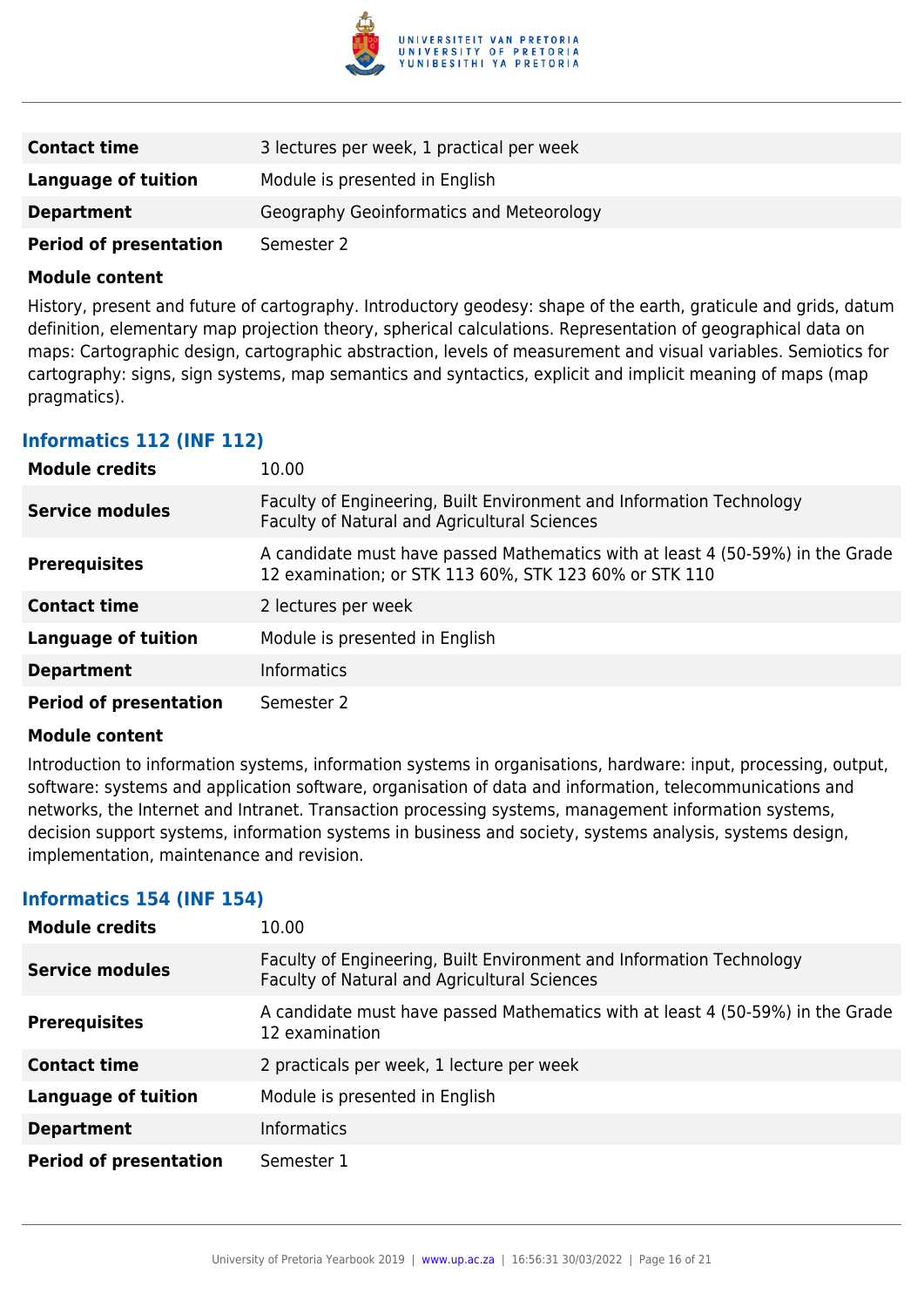

Introduction to programming.

# **Informatics 164 (INF 164)**

| <b>Module credits</b>         | 10.00                                                                                                                                                |
|-------------------------------|------------------------------------------------------------------------------------------------------------------------------------------------------|
| <b>Service modules</b>        | Faculty of Engineering, Built Environment and Information Technology<br><b>Faculty of Natural and Agricultural Sciences</b>                          |
| <b>Prerequisites</b>          | INF 154; A candidate must have passed Mathematics with at least 4 (50-59%) in<br>the Grade 12 examination; AIM 101 or AIM 102 or AIM 111 and AIM 121 |
| <b>Contact time</b>           | 2 practicals per week, 1 lecture per week                                                                                                            |
| <b>Language of tuition</b>    | Module is presented in English                                                                                                                       |
| <b>Department</b>             | <b>Informatics</b>                                                                                                                                   |
| <b>Period of presentation</b> | Semester 2                                                                                                                                           |
| Module content                |                                                                                                                                                      |
| Programming.                  |                                                                                                                                                      |

### **Informatics 171 (INF 171)**

| <b>Module credits</b>         | 20.00                                                                                                                |
|-------------------------------|----------------------------------------------------------------------------------------------------------------------|
| <b>Service modules</b>        | Faculty of Engineering, Built Environment and Information Technology<br>Faculty of Natural and Agricultural Sciences |
| <b>Prerequisites</b>          | A candidate must have passed Mathematics with at least 4 (50-59%) in the Grade<br>12 examination                     |
| <b>Contact time</b>           | 2 lectures per week                                                                                                  |
| <b>Language of tuition</b>    | Module is presented in English                                                                                       |
| <b>Department</b>             | <b>Informatics</b>                                                                                                   |
| <b>Period of presentation</b> | Year                                                                                                                 |

#### **Module content**

General systems theory, creative problem solving, soft systems methodology. The systems analyst, systems development building blocks, systems development, systems analysis methods, process modelling.

# **Molecular and cell biology 153 (MLB 153)**

| <b>Module credits</b>      | 8.00                                                                    |
|----------------------------|-------------------------------------------------------------------------|
| <b>Service modules</b>     | Faculty of Engineering, Built Environment and Information Technology    |
| <b>Prerequisites</b>       | MLB 143                                                                 |
| <b>Contact time</b>        | 2 practicals/tutorials per week, 2 lectures per week, Foundation Course |
| <b>Language of tuition</b> | Module is presented in English                                          |
| <b>Department</b>          | Biochemistry, Genetics and Microbiology                                 |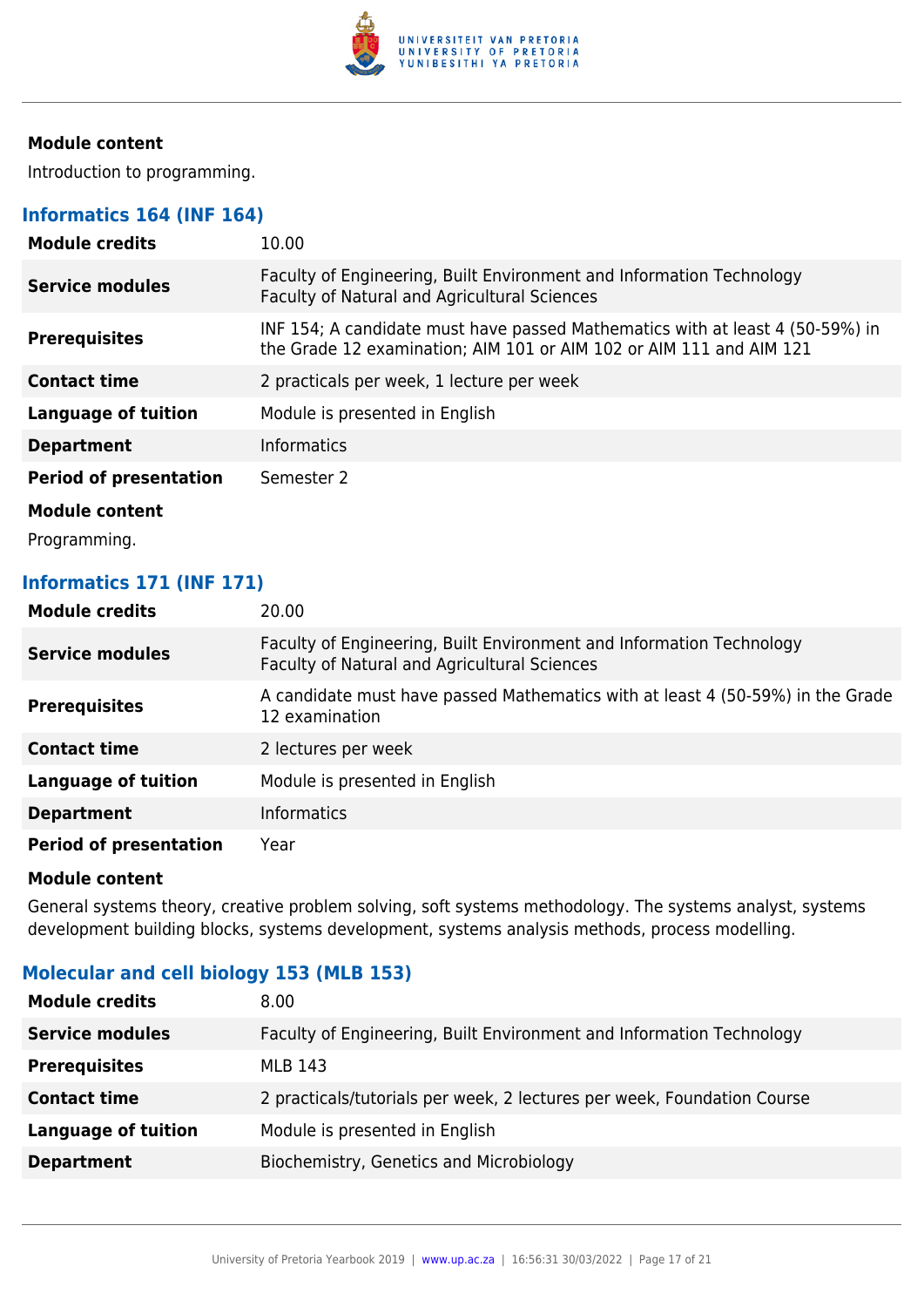

#### **Period of presentation** Semester 1

#### **Module content**

Cell growth and cell division, Mendelian and human genetics, principles of molecular genetics, principles of recombinant DNA technology and its application.

# **First course in physics 124 (PHY 124)**

| <b>Module credits</b>         | 16.00                                                                                               |
|-------------------------------|-----------------------------------------------------------------------------------------------------|
| <b>Service modules</b>        | Faculty of Engineering, Built Environment and Information Technology<br><b>Faculty of Education</b> |
| <b>Prerequisites</b>          | WTW 114 GS and PHY 114 GS                                                                           |
| <b>Contact time</b>           | 4 lectures per week, 1 discussion class per week, 1 practical per week                              |
| <b>Language of tuition</b>    | Module is presented in English                                                                      |
| <b>Department</b>             | Physics                                                                                             |
| <b>Period of presentation</b> | Semester 2                                                                                          |

#### **Module content**

Simple harmonic motion and pendulums. Coulomb's law. Electric field: dipoles, Gauss' law.Electric potential. Capacitance. Electric currents: resistance, resistivity, Ohm's law, energy, power, emf, RC-circuits. Magnetic Field: Hall-effect, Bio-Savart. Faraday's and Lenz's laws. Oscillations: LR-circuits. Alternating current: RLCcircuits, power, transformers. Introductory concepts to modern physics. Nuclear physics: Radioactivity.

# **Exploring the universe 154 (SCI 154)**

| <b>Module credits</b>         | 16.00                          |
|-------------------------------|--------------------------------|
| <b>Prerequisites</b>          | Prohibited combination SCI 164 |
| <b>Contact time</b>           | 4 lectures per week            |
| <b>Language of tuition</b>    | Module is presented in English |
| <b>Department</b>             | Physics                        |
| <b>Period of presentation</b> | Semester 1                     |

#### **Module content**

Students from all faculties are welcome to join us in our exploration of the universe from an earth-bound perspective. We reflect on the whole universe from the sub microscopic to the vast macroscopic and mankind's modest position therein. To what degree is our happiness determined by stars? Echoes from ancient firmaments - the astronomy of old civilisations. The universe is born with a bang. Stars, milky ways and planets are formed. Life is breathed into the landscape on earth, but is there life elsewhere? The architecture of the universe – distance measurements, structure of our solar system and systems of stars. How does it look like on neighbouring planets? Comets and meteorites. Life cycles of stars. Spectacular exploding stars! Exotica like pulsars and black holes.

#### **Mechanics 122 (SWK 122)**

**Module credits** 16.00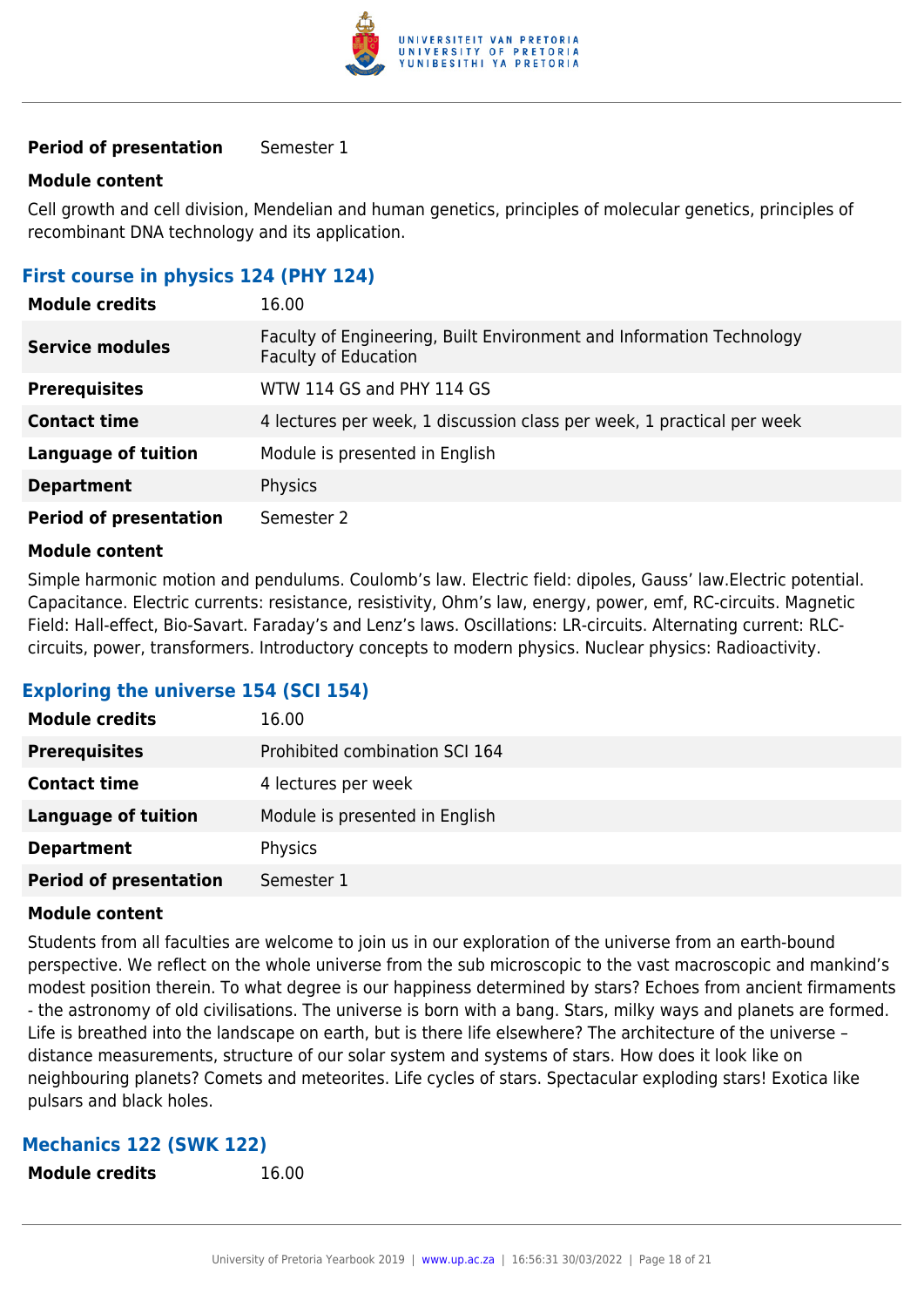

| <b>Service modules</b>        | Faculty of Natural and Agricultural Sciences |
|-------------------------------|----------------------------------------------|
| <b>Prerequisites</b>          | <b>WTW 158</b>                               |
| <b>Contact time</b>           | 2 tutorials per week, 4 lectures per week    |
| <b>Language of tuition</b>    | Module is presented in English               |
| <b>Department</b>             | Civil Engineering                            |
| <b>Period of presentation</b> | Semester 2                                   |

Equivalent force systems, resultants. Newton's laws, units. Forces acting on particles. Rigid bodies: principle of transmissibility, resultant of parallel forces. Vector moments and scalar moments. Relationship between scalarand vector moments. Couples. Equivalent force systems on rigid bodies. Resultants of forces on rigid bodies. Equilibrium in two and three dimensions. Hooke's law. Trusses and frameworks. Centroids and second moments of area. Beams: distributed forces, shear force, bending moment, method of sections, relationship between load, shear force and bending moment.

# **Climate and weather of Southern Africa 164 (WKD 164)**

| <b>Module credits</b>         | 8.00                                                        |
|-------------------------------|-------------------------------------------------------------|
| <b>Service modules</b>        | <b>Faculty of Education</b><br><b>Faculty of Humanities</b> |
| <b>Prerequisites</b>          | No prerequisites.                                           |
| <b>Contact time</b>           | 4 lectures per week                                         |
| <b>Language of tuition</b>    | Module is presented in English                              |
| <b>Department</b>             | Geography Geoinformatics and Meteorology                    |
| <b>Period of presentation</b> | Quarter 4                                                   |

#### **Module content**

An introduction to the climate and general seasonal climatic circulation patterns of Southern Africa. Basic weather types and weather processes within the Southern African context. Interpretation of synoptic maps and synoptic station reports. Impacts of climate change and extreme climate events on society. \*BSc (Geography) and BSc (Environmental Sciences) students may register for WKD 155. Students are not allowed to earn credits for both WKD 155 and WKD 164.

# **Numerical analysis 123 (WTW 123)**

| <b>Module credits</b>      | 8.00                                                                 |
|----------------------------|----------------------------------------------------------------------|
| <b>Service modules</b>     | Faculty of Engineering, Built Environment and Information Technology |
| <b>Prerequisites</b>       | <b>WTW 114 GS</b>                                                    |
| <b>Contact time</b>        | 2 lectures per week, 1 practical per week                            |
| <b>Language of tuition</b> | Module is presented in English                                       |
| <b>Department</b>          | <b>Mathematics and Applied Mathematics</b>                           |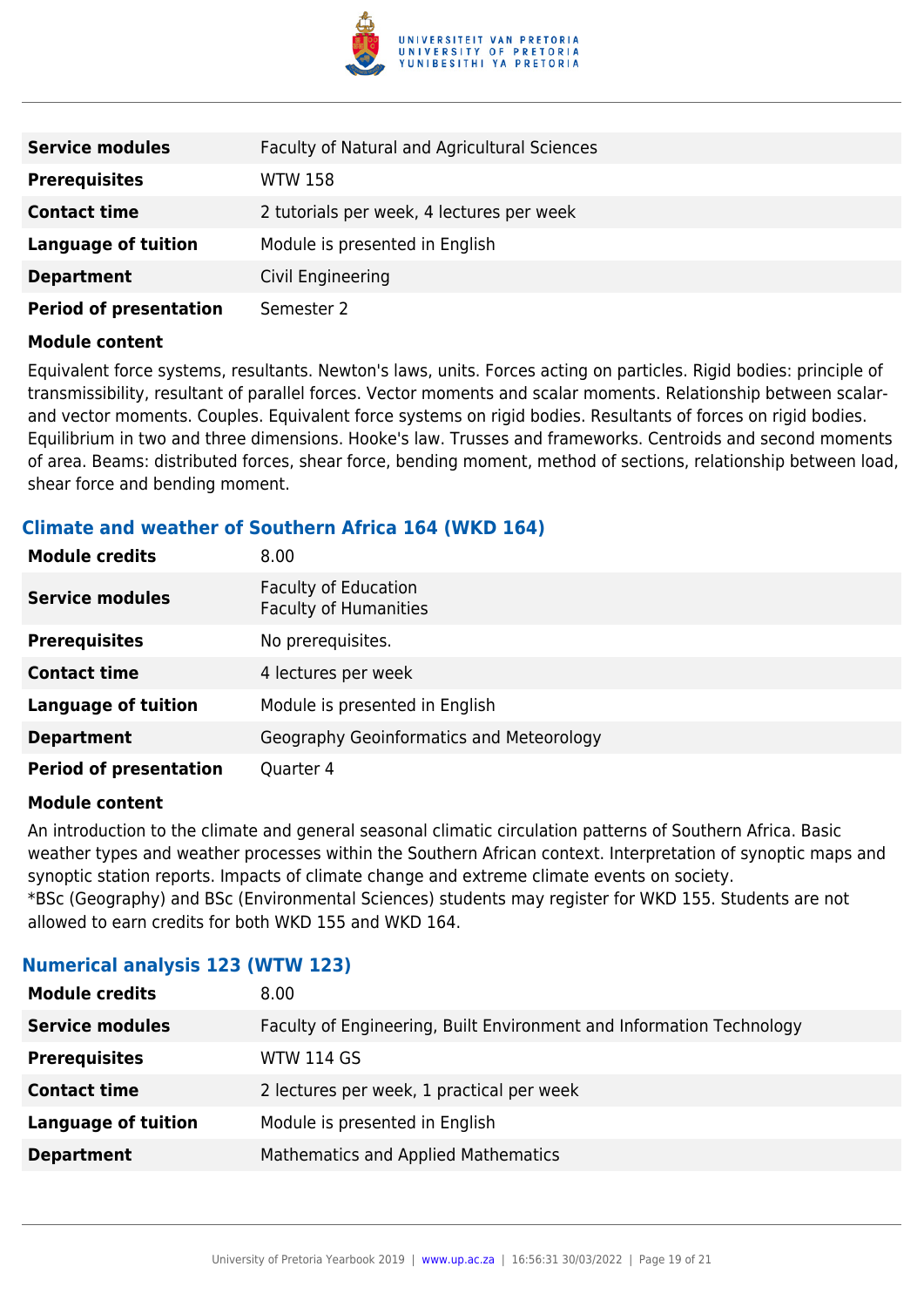

#### **Period of presentation** Semester 2

#### **Module content**

Non-linear equations, numerical integration, initial value problems for differential equations, systems of linear equations. Algorithms for elementary numerical techniques are derived and implemented in computer programmes. Error estimates and convergence results are treated.

# **Mathematics 124 (WTW 124)**

| <b>Module credits</b>         | 16.00                                                                                                                                                     |
|-------------------------------|-----------------------------------------------------------------------------------------------------------------------------------------------------------|
| <b>Service modules</b>        | Faculty of Engineering, Built Environment and Information Technology<br><b>Faculty of Education</b><br><b>Faculty of Economic and Management Sciences</b> |
| <b>Prerequisites</b>          | <b>WTW 114</b>                                                                                                                                            |
| <b>Contact time</b>           | 1 tutorial per week, 4 lectures per week                                                                                                                  |
| <b>Language of tuition</b>    | Module is presented in English                                                                                                                            |
| <b>Department</b>             | Mathematics and Applied Mathematics                                                                                                                       |
| <b>Period of presentation</b> | Semester 2                                                                                                                                                |

#### **Module content**

\*Students will not be credited for more than one of the following modules for their degree: WTW 124, WTW 146, WTW 148 and WTW 164. This module serves as preparation for students majoring in Mathematics (including all students who intend to enrol for WTW 218, WTW 211 and WTW 220).

The vector space Rn, vector algebra with applications to lines and planes, matrix algebra, systems of linear equations, determinants. Complex numbers and factorisation of polynomials. Integration techniques and applications of integration. The formal definition of a limit. The fundamental theorem of Calculus and applications. Vector functions, polar curves and quadratic curves.

#### **Mathematical modelling 152 (WTW 152)**

| <b>Module credits</b>         | 8.00                                                                 |
|-------------------------------|----------------------------------------------------------------------|
| <b>Service modules</b>        | Faculty of Engineering, Built Environment and Information Technology |
| <b>Prerequisites</b>          | 50% for Mathematics in Grade 12                                      |
| <b>Contact time</b>           | 1 practical per week, 2 lectures per week                            |
| <b>Language of tuition</b>    | Module is presented in English                                       |
| <b>Department</b>             | <b>Mathematics and Applied Mathematics</b>                           |
| <b>Period of presentation</b> | Semester 1                                                           |

#### **Module content**

The module serves as an introduction to computer programming as used in science. Modelling of dynamical processes using difference equations; curve fitting and linear programming are studied. Applications are drawn from real-life situations in, among others, finance, economics and ecology.